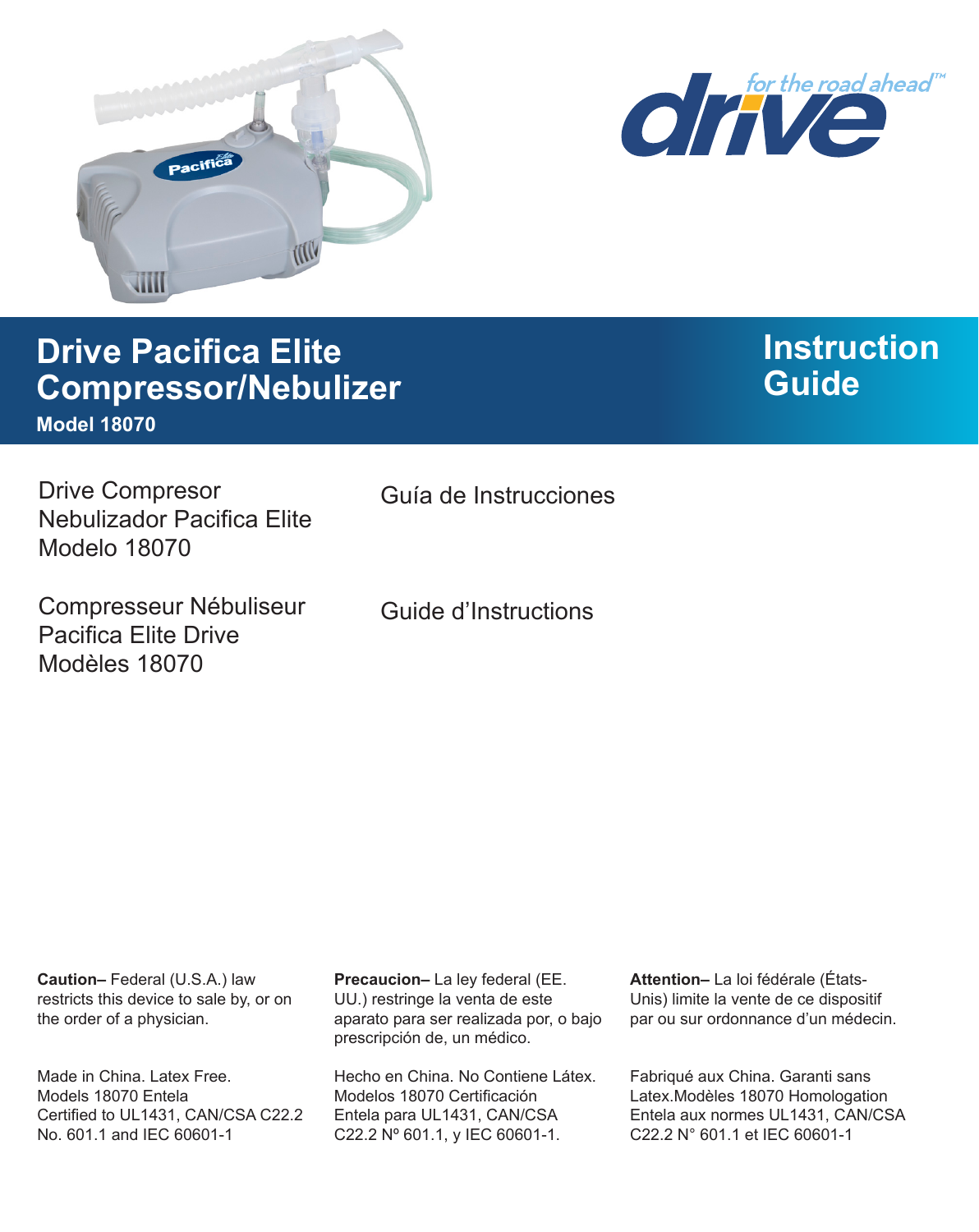# table of contents

# **TABLE OF CONENTS**

| What Are Compressor Nebulizer Systems Used For?6 |
|--------------------------------------------------|
| How Does A Compressor Nebulizer Work?6           |
|                                                  |
|                                                  |
|                                                  |
|                                                  |
|                                                  |
|                                                  |
|                                                  |
|                                                  |
|                                                  |
|                                                  |
|                                                  |
|                                                  |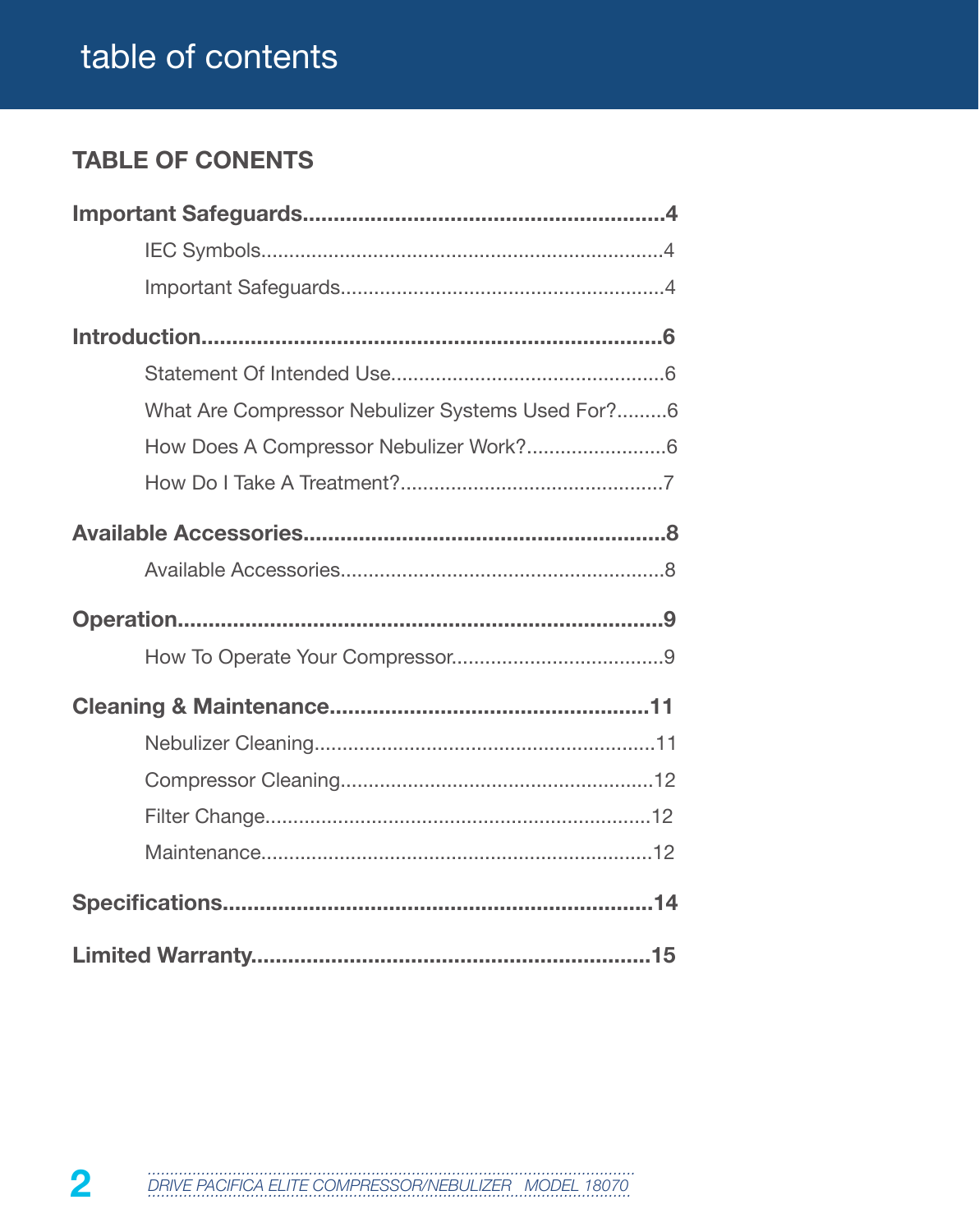# **ESPAÑOL**

| Precauciones Importantes15         |  |
|------------------------------------|--|
|                                    |  |
| Precauciones Importantes15         |  |
|                                    |  |
|                                    |  |
| Enunciado De Uso Idóneo18          |  |
| Para Qué Se Utilizan Los Sistemas  |  |
| ¿De Compresor-nebulizador?19       |  |
| ¿Cómo Funciona Un                  |  |
| Compresor-nebulizador?19           |  |
| ¿Cómo Debo Administrar El          |  |
|                                    |  |
|                                    |  |
| Accessorios Disponibles21          |  |
| Partes Importantes De Su Compresor |  |
| Drive Serie 1807021                |  |
|                                    |  |
|                                    |  |
| Cómo Operar Su Compresor22         |  |
| Limpieza Y Mantenimiento23         |  |
| Limpieza Del Nebulizador23         |  |
| Limpieza Del Compresor23           |  |
|                                    |  |
|                                    |  |
|                                    |  |
|                                    |  |
|                                    |  |
|                                    |  |

# **FRANÇAIS**

| Mises En Garde Importantes28                                                                                 |  |  |
|--------------------------------------------------------------------------------------------------------------|--|--|
|                                                                                                              |  |  |
| Mises En Garde Importantes28                                                                                 |  |  |
|                                                                                                              |  |  |
| Déclaration D'utilisation Envisagée31<br>À Quels Usages Les Systèmes De<br>Nébuliseur À Compresseur Sont-ils |  |  |
|                                                                                                              |  |  |
| Comment Fonctionne Un Nébuliseur?31<br>Comment Dois-je Prendre Mon                                           |  |  |
|                                                                                                              |  |  |
|                                                                                                              |  |  |
| Accessoires Disponibles33                                                                                    |  |  |
| Accessoires Disponibles33                                                                                    |  |  |
|                                                                                                              |  |  |
|                                                                                                              |  |  |
| <b>Comment Faire Fonctionner Le</b>                                                                          |  |  |
|                                                                                                              |  |  |
|                                                                                                              |  |  |
| Nettoyage Et Entretien36                                                                                     |  |  |
| Nettoyage Du Nébuliseur36                                                                                    |  |  |
| Nettoyage Du Compresseur37<br>Changement Du Filtre37                                                         |  |  |
|                                                                                                              |  |  |
|                                                                                                              |  |  |
|                                                                                                              |  |  |
|                                                                                                              |  |  |
|                                                                                                              |  |  |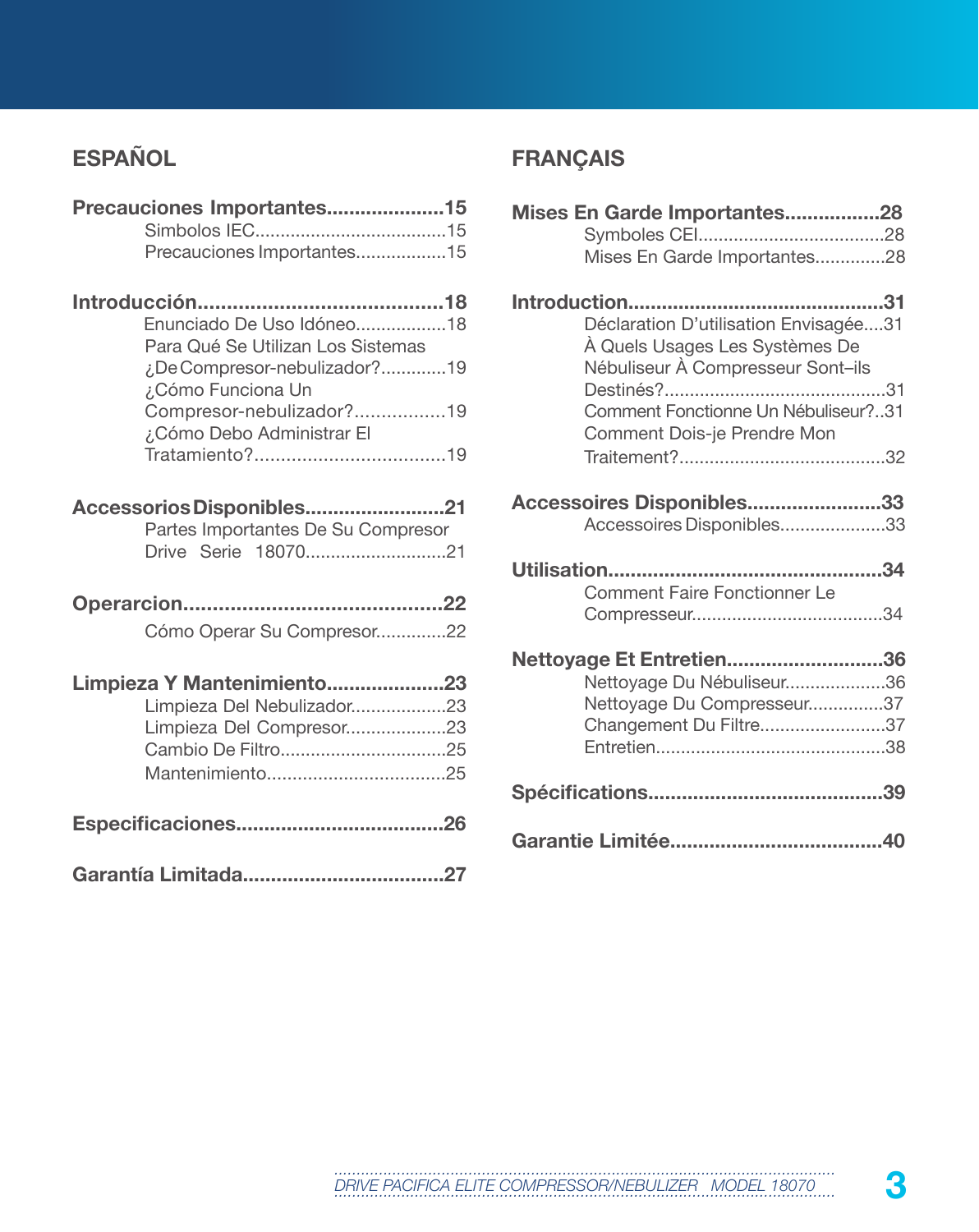# important safeguards



This device contains electrical and/or electronic equipment that must be recycled per EC Directive 2002/96/EC - Waste Electrical and Electronic Equipment (WEEE)

#### **Important Safeguards**

**1**

When using electrical products, especially when children are present, basic safety precautions should always be followed. Read all instructions before using. Important information is highlighted by these terms:

**DANGER** Urgent safety information for hazards that will cause serious injury or death. **WARNING** Important safety information for hazards that might cause serious injury. **CAUTION** Information for preventing damage to the product. **NOTE** Information to which you should pay special attention.

# **Read All Instructions Before Using**

#### **To reduce the risk of electrocution:**

- 1. Always unplug this product immediately after using.
- 2. Do not use while bathing.
- 3. Do not place or store product where it can fall or be pulled into a tub or sink.
- 4. Do not place in or drop into water or other liquid.
- 5. Do not reach for a product that has fallen into water. Unplug immediately.

#### **To reduce the risk of burns, electrocution, fire or injury to persons:**

- 1. The product should never be left unattended when plugged in.
- 2. Close supervision is necessary when this product is used by, on, or near children or disabled individuals
- 3. Use this product only for its intended use as described in this guide. Do not use attachments not recommended by the manufacturer.



**DANGER!**

**WARNING!**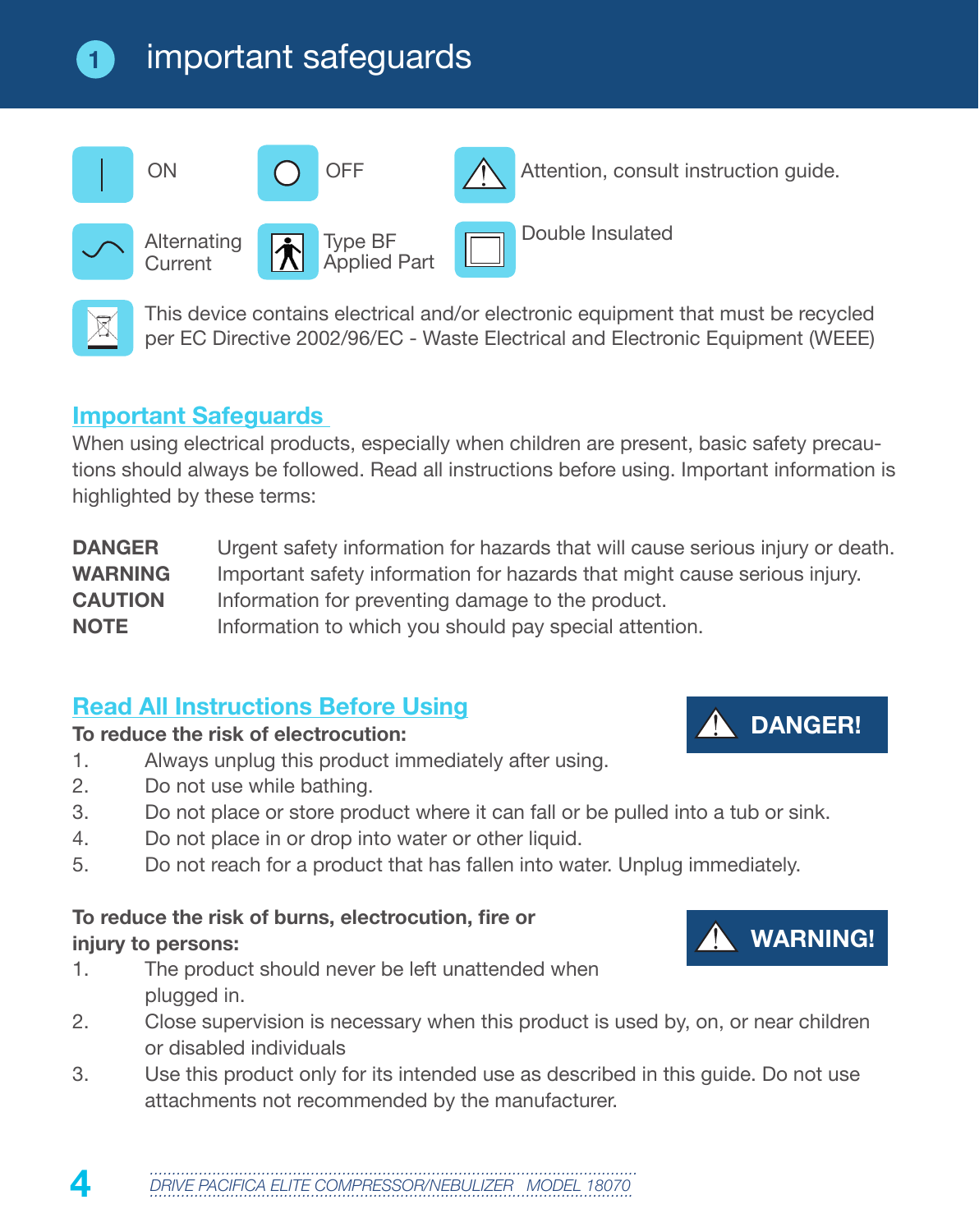- 4. Never operate this product if:
	- a. It has a damaged power cord or plug.
	- b. It is not working properly.
	- c. It has been dropped or damaged.
	- d. It has been dropped into water.
- 5. Keep the power cord away from heated surfaces.
- 6. Never block the air openings of the product or place it on a soft surface, such as a bed or couch, where the air openings may be blocked. Keep the air openings free of lint, hair, and the like.
- 7. Never use while drowsy or asleep.
- 8. Never drop or insert any object into any opening or hose.
- 9. Do not use outdoors. This product is for household use only.
- 10. Do not use in an oxygen enriched environment.
- 11. Do not use this product with a DC to AC converter, or with any AC voltage and/or frequency other than specified.
- 12. Do not operate unit in a backpack or carrying bag.
- 13. Care should be taken when this product is used in the vicinity of other electronic equipment concerning the possible interference between them. They may need to be moved apart.
- 14. Use caution when plugging in and unplugging device. Do not allow jewelry or other metal items to contact plug.
- 15. Warning: This product contains small parts that may represent a choking hazard.
- **NOTE** This unit employs a temperature and/or current limiting device that will shut off the entire product should a malfunction occur or in the event of product misuse, abuse, or abnormal operation.

Some models of this appliance have a polarized plug (one blade is wider than the other). As a safety feature, this plug will fit in a polarized outlet only one way. If the plug does not fit fully in the outlet, reverse the plug. If it still does not fit, contact a qualified electrician. Do not attempt to defeat this safety feature. If repair or replacement of the cord or plug is necessary, contact your qualified Drive provider.

**NOTE** The exterior surfaces of the unit and the air outlet connector may become slightly warm to the touch during use. Warm air can also be felt exiting the vents on the sides of the case of the unit. This is normal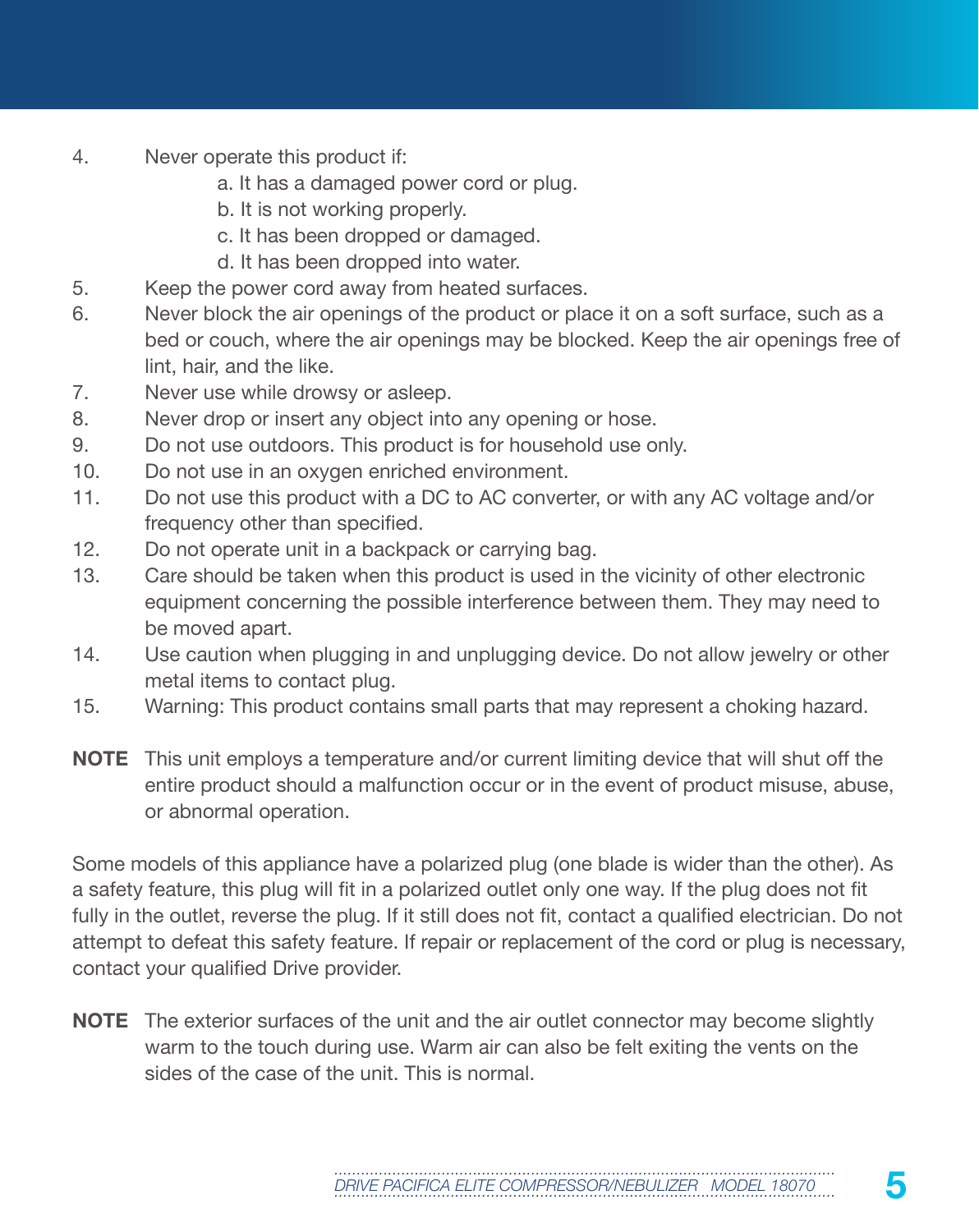Your doctor has prescribed a liquid medication to treat your respiratory condition. To best utilize this liquid medication, he has prescribed a Drive brand compressor nebulizer. Your Drive compressor nebulizer works to convert the medication to a high-quality mist of fine particles that penetrates deep into the lungs.

Be sure that you read and understand the information in this instruction guide. By following these simple instructions and the advice of your physician, your compressor will become an effective addition to your therapeutic routine.

#### **Statement of Intended Use**

The Drive compressor nebulizer includes an AC powered air compressor that provides a source of compressed air for home health care use. The compressor is used in conjunction with a jet (pneumatic) nebulizer to convert certain inhalable drugs into an aerosol form for inhalation by a patient. The device can be used with adult or pediatric patients.

#### **What are Compressor Nebulizer Systems Used For?**

People with breathing problems, such as Asthma, Chronic Obstructive Pulmonary Disease (COPD) or Cystic Fibrosis are often prescribed medicines that minimize or control symptoms of their disease. Compressor Nebulizer Systems are a means of delivering these prescribed medications to the lungs. These medications and the compressor nebulizer systems should be used as directed by a physician to maximize benefits. Compressor Nebulizer systems can be prescribed for use everyday or periodically as symptoms present themselves, such as the springtime when Hay Fever or Allergies are normally present.

#### **How Does a Compressor Nebulizer Work?**

Most medicines for use with a compressor nebulizer system are created in a liquid form. This liquid medication is placed in the "cup" of the nebulizer (please refer to this Instruction Guide for more information on the proper use of a nebulizer). The compressor, which is connected to the nebulizer by flexible tubing, generates a specific pressure and flow of air that essentially "drives" the nebulizer. The pressurized air produced by the compressor initiates the nebulizer's ability to break down the liquid medication into a very fine mist. This mist, often referred to as an aerosol cloud, is then propelled out the nebulizer and inhaled into the lungs where the medicine is readily absorbed. Please consult your prescription for details on the amount of liquid medication that should be placed in the nebulizer. If you should have any questions about your medication or its use, please contact your physician or pharmacist.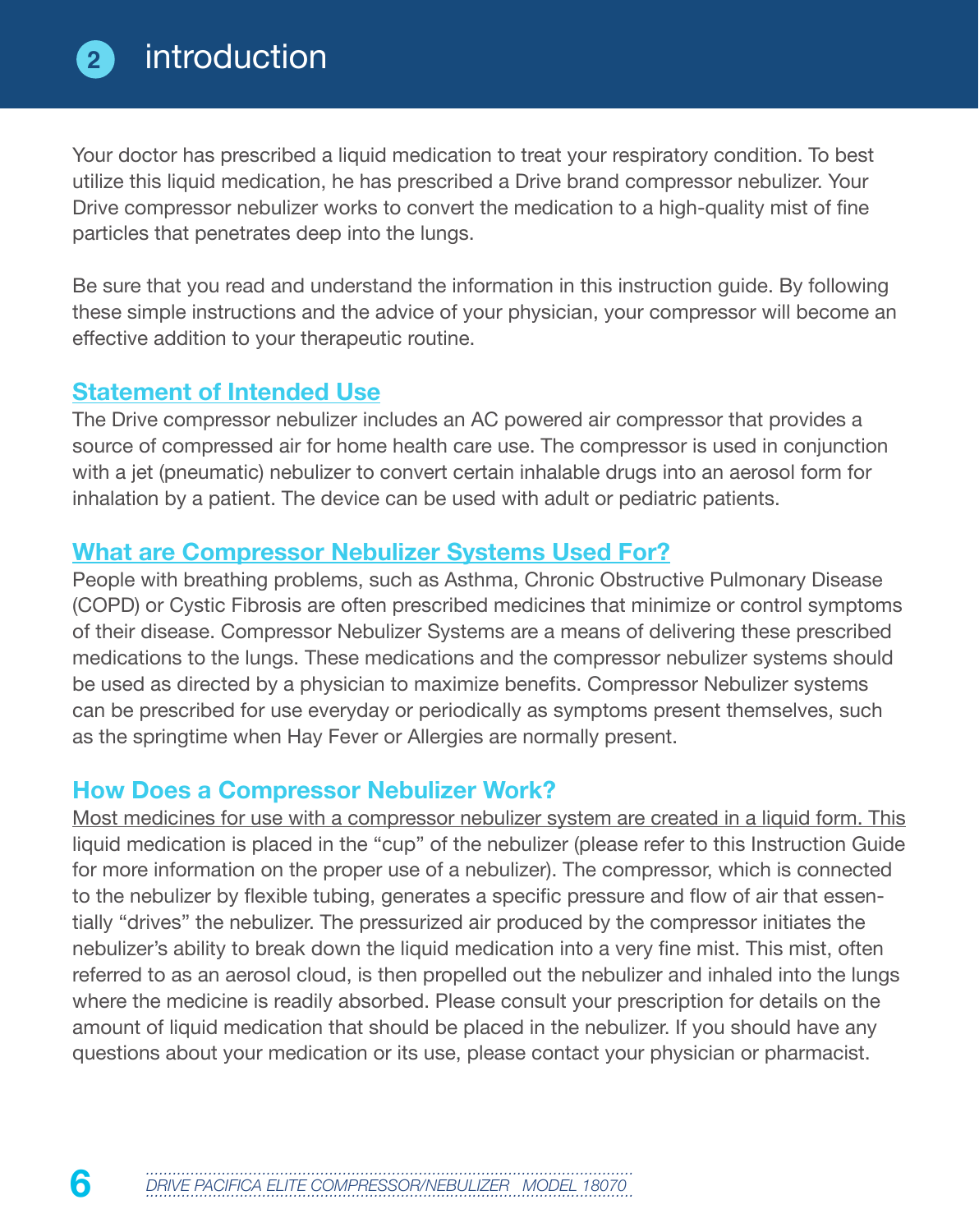#### **How Do I Take a Treatment?**

A nebulizer is the optimal delivery method of medication to the lungs. However, some users may find it difficult to use, especially very young children. In this case, an aerosol mask may be used. To ensure that the proper mask is utilized, please consult your home health provider or physician.

The most important aspect of taking a treatment is the patient's breathing pattern while inhaling the medication mist.

It should be slow and deep, all attempts should be made to sit up straight and breathe in deep.

A general rule of thumb is to attempt to breathe in so deeply that it feels as though the lungs are completely full of air and inhaling any additional air is impossible.

If possible, hold your breath for 1-2 seconds unless directed otherwise by your physician and then slowly exhale through the nebulizer mouthpiece or mask. Holding your breath for 1-2 seconds after inhaling the medication allows for optimal absorption of medication in the lungs.

Repeat this breathing pattern for the entire treatment.

The length of a treatment can last anywhere from 5 to 20 minutes, depending on the amount of medication and the performance of your compressor and nebulizer system. When you cannot see any medication in the nebulizer cup and the nebulizer has stopped producing a mist, the treatment has been completed. Turn off your compressor and follow the cleaning instructions found in this instruction guide.

If you have any additional questions regarding your equipment, medication, or treatment, please consult your physician.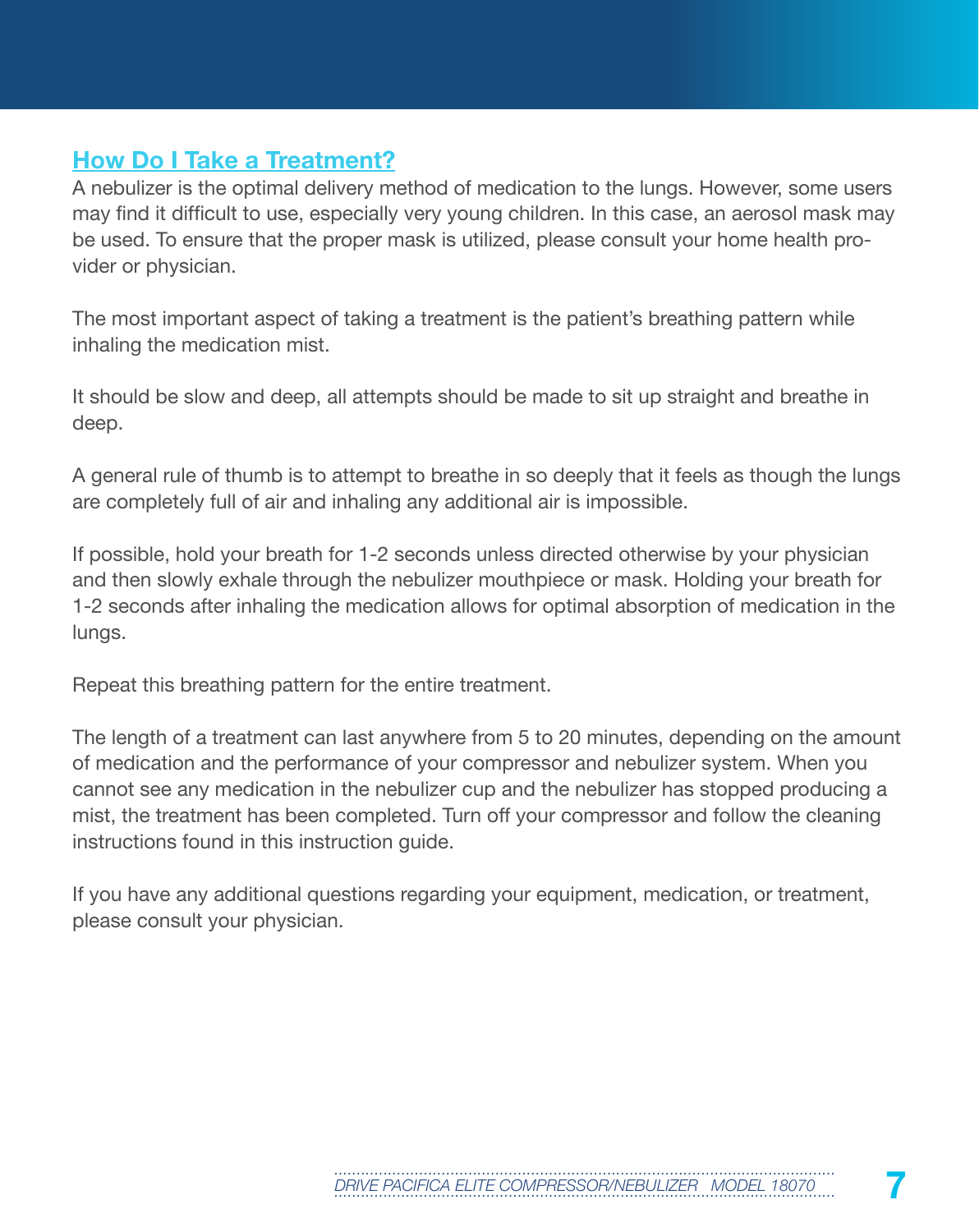# **Available Accessories**

| 18254       | Reusable Nebulizer (10/cs)                |
|-------------|-------------------------------------------|
| Neb Kit 500 | Disposable Nebulizer Kit with             |
|             | mouthpiece, 7' tubing (50/cs)             |
| NEB KIT 600 | Adult Aerosol Mask, 7' Tubing (50/cs)     |
| MASK 001A   | Adult Aerosol Mask (50/cs)                |
| MASK 001P   | Pediatric Aerosol Mask (50/cs)            |
| NEB KIT 700 | Pediatric Aerosol Mask, 7' Tubing (50/cs) |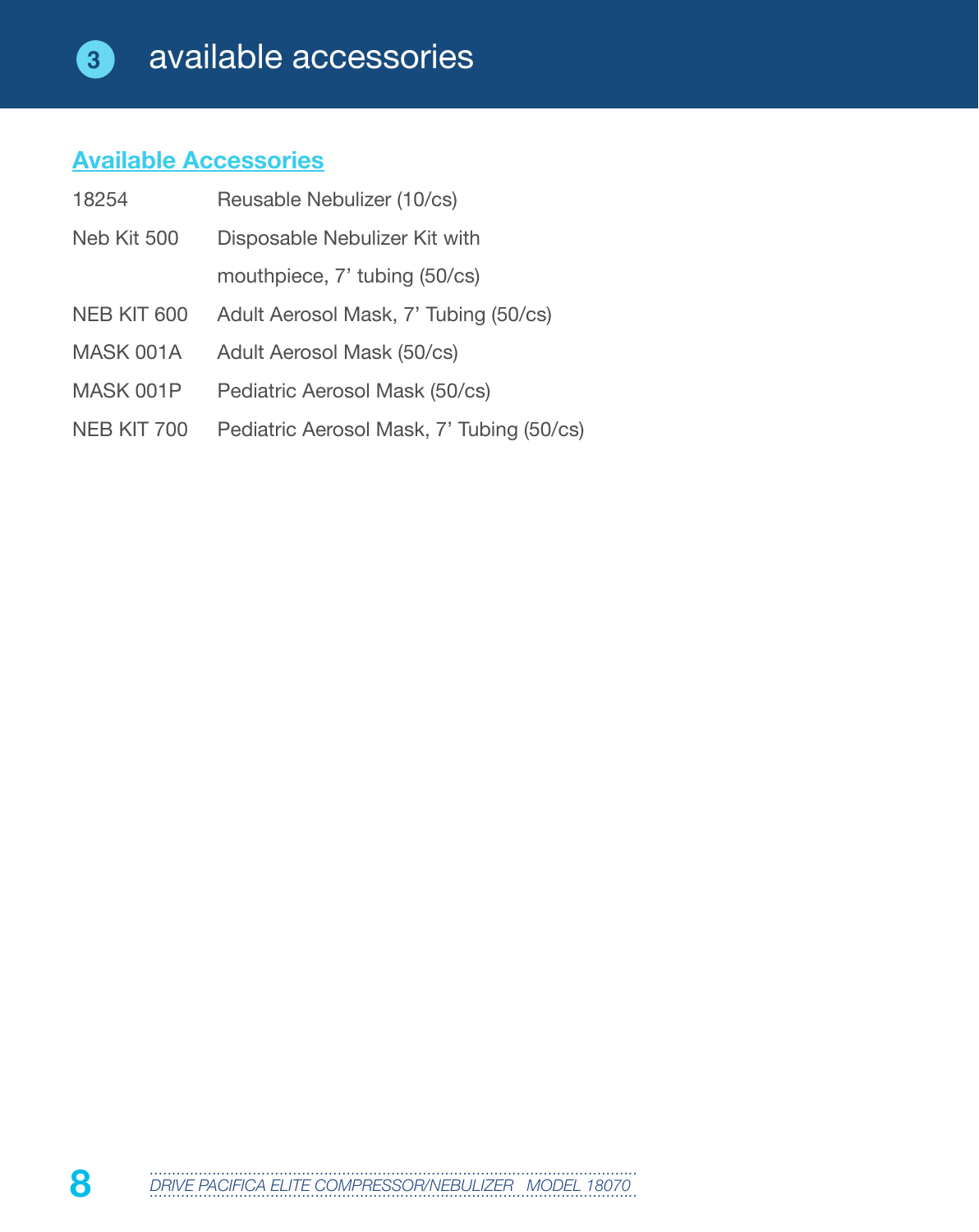#### **How to Operate Your Compressor**

- **NOTE** Before initial operation, the nebulizer cup assembly should be cleaned following instructions described in the "Cleaning" section.
- **WARNING** Before connecting the power cord, make sure the I/O (ON/OFF) switch is in the O (OFF) position.

The plug is also served to disconnect the device.

#### **Daily Use Operation**

- **CAUTION** The Pacifica Elite Compressor is designed for intermittent use only. Do not operate it continuously for more than 30 minutes for a single use without turning it off and following a cooling period for least 30 minutes.
- 1. Before each use inspect the Pacifica Elite Compressor and nebulizer cup assembly for damage or wear, replace as needed.
- 2. Place the Pacifica Elite Compressor on a table or other flat stable surface. Be sure you can easily reach the controls when seated. Do not use this device on the floor.
- 3. With the power switch in the O (OFF) position, plug the power cord into an appropriate electrical wall outlet.
- 4. Connect one end of the tubing to the compressor air-outlet connector.
- 5. Assemble the nebulizer cup and add indicated medication to the nebulizer's cup before use.
- 6. Attach the other end of the tubing into the air-inlet connector found at the bottom of the nebulizer cup.
- 7. Turn on the Pacifica Elite Compressor by pressing the power switch to the I (ON) position and begin treatment.
- 8. If treatment needs to be interrupted, simply press power switch to O (OFF) position.
- 9. When the treatment is complete, turn off the compressor by pressing the power switch to O (OFF) position and unplug the unit from the electrical outlet.



Equipment not suitable for use in the presence of a flammable anesthetic mixture with air or with oxygen or nitrous oxide. This device has no AP or APG protection.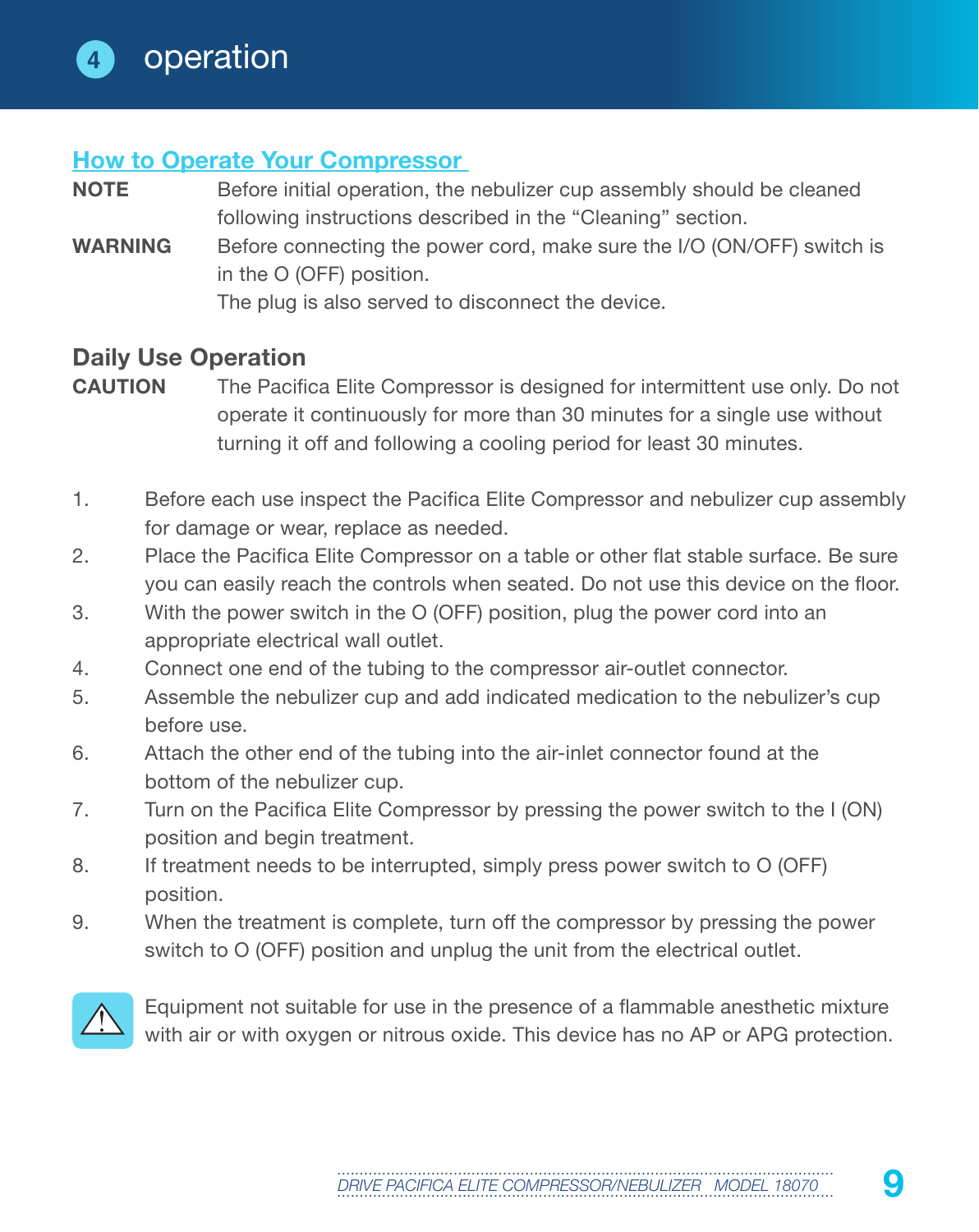### **Safety Overload**

**NOTE** Do not exceed 30 minutes of continuous operation.

- 1. The motor of this device has a built-in thermal overload protector. Should the motor overheat, the protector will automatically shut off the motor. Should this occur, turn the I/O (ON/OFF) switch to the O (OFF) position and allow the motor to cool down for approximately 30 minutes before turn it on again.
- 2. If the overload protector shuts off the motor frequently, you may have an unstable voltage situation.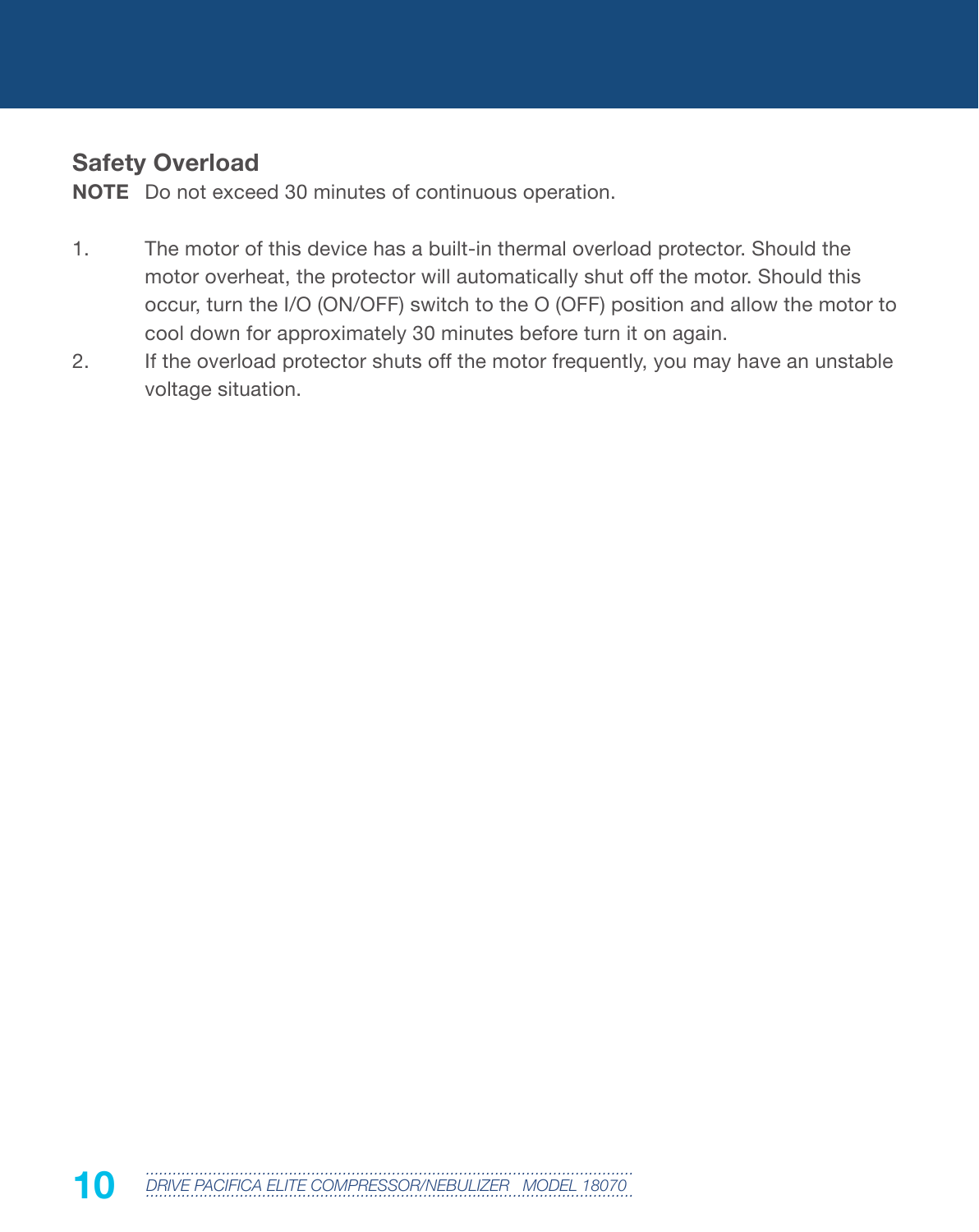#### cleaning and maintenance **5**

## **Nebulizer Cleaning**

All parts of the nebulizer, except tubing, should be cleaned according to the following instructions. Your physician and/or Drive provider may specify a certain cleaning procedure. If so, follow their recommendations.

To prevent possible risk of infection from contaminated medication, cleaning of the nebulizer is recommended after each aerosol treatment. Disinfecting is recommended once a day.

#### **Clean After Every Use:**

- 1. With power switch in the " Off" position, unplug power cord from wall outlet.
- 2. Disconnect tubing from the air-inlet connector and set aside.
- 3. Disassemble mouthpiece or mask from cap. Open nebulizer by turning cap counterclockwise and remove baffle.
- 4. Wash all items, except tubing, in a hot water/dishwashing detergent solution. Rinse under hot tap water for 30 seconds to remove detergent residue. Allow to air dry.
- 5. For reusable nebulizer only, it can be cleaned daily in dishwasher using top shelf or by following the above cleaning procedure.

The Drive Reusable Nebulizer is dishwasher safe, but do not place any Drive Disposable Nebulizer parts in an automatic dishwasher; doing so could cause damage.

## **Disinfect Daily**

1. Using a clean container or bowl, soak items in three parts hot water to one part white vinegar for 30 minutes OR use a medical bacterial-germicidal disinfectant available through your provider. Be sure to follow manufacturer's instructions carefully.

2. With clean hands, remove items from disinfectant solution, rinse under hot tap water, and air dry on a clean paper towel. Store in a zip-lock bag.

**NOTE** Do not towel dry nebulizer parts; this could cause contamination.

To prevent possible risk of infection from contaminated cleaning solutions, always prepare fresh solution for each cleaning cycle and discard solution after each use.







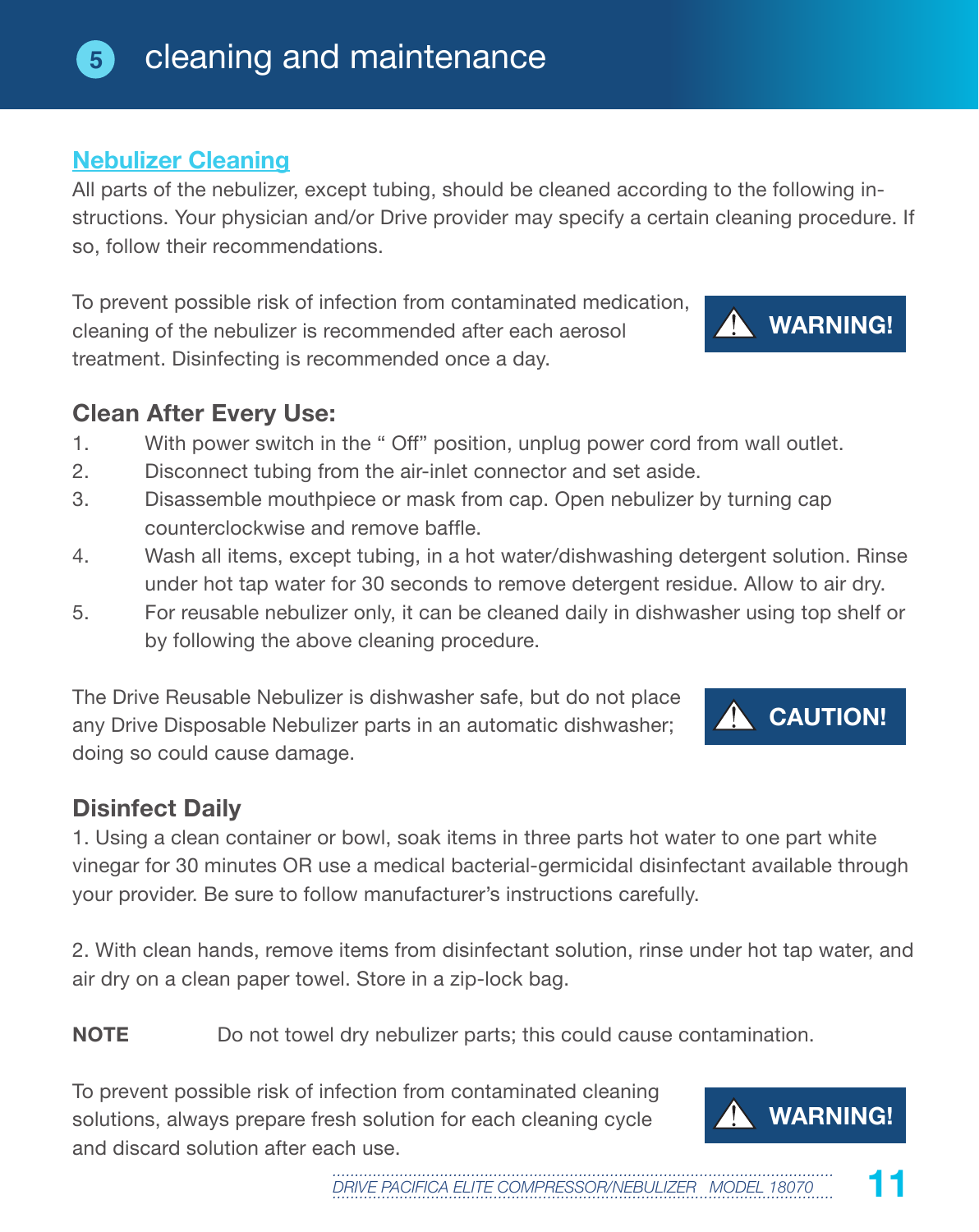3. Keep the outer surface of the tubing dust-free by wiping regularly. Nebulizer tubing does not have to be washed because only filtered air passes through it.

**NOTE** The Drive Disposable Nebulizer will last at least 15 days and possibly longer, depending on usage. Proper cleaning will also help extend the life of the nebulizer. Because it is disposable, we recommend that an extra nebulizer be kept on hand at all times. The Drive Reusable Nebulizer is dishwasher safe and may be cleaned and reused for up to one year.

#### **Compressor Cleaning**

- 1. With power switch in the "Off " position, unplug power cord from wall outlet.
- 2. Wipe outside of the compressor cabinet with a clean damp cloth every few days to keep dust-free.

Do not submerge in water; doing so will result in compressor damage.

#### **Filter Change**

- 1. Filter should be changed every 6 months or sooner if filter discolors.
- 2. Remove filter by grasping it firmly and pulling out of the unit. Discard old filter.
- 3. Replace with a new Drive filter. Additional filters should be purchased from your Drive provider.
- 4. Push new filter into position.

Do not reuse or wash filter or substitute any other material such as cotton for a Drive air-inlet filter. It will result in compressor damage.

#### **Maintenance**

All maintenance must be performed by a qualified Drive provider or authorized service center.

Electric shock hazard. Do not remove compressor cabinet. All disassembly and maintenance must be done by a qualified Drive provider.

12 DRIVE PACIFICA ELITE COMPRESSOR/NEBULIZER MODEL 18070





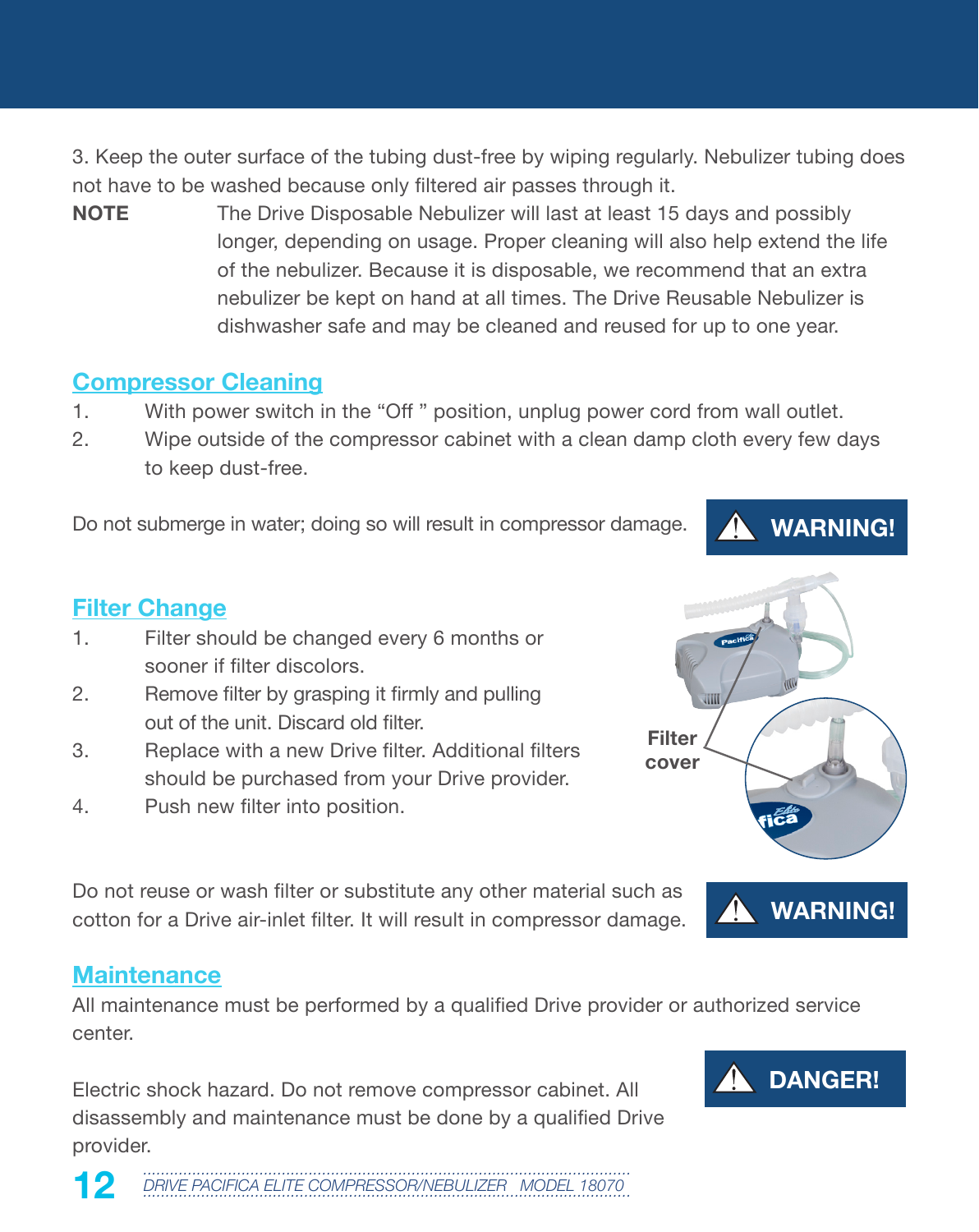**6**

| <b>Size</b>                                                                                                  | 7.5" W x 4.0" H x 6.8" D (19.1 cm x 10.2 cm x 17.3 cm)       |
|--------------------------------------------------------------------------------------------------------------|--------------------------------------------------------------|
| Weight                                                                                                       | 4.1 lbs. (1.86 kg)                                           |
| <b>Electrical Requirements</b>                                                                               | 2.5 amps, 115 VAC (±10%) 60 Hz                               |
| Sound Level                                                                                                  | 42.2 dBA                                                     |
| <b>Power Consumption</b>                                                                                     | 140 watts maximum                                            |
| Maximum Compressor Pressure                                                                                  | 35 psi or greater                                            |
| <b>Compressor Free Air Flow</b>                                                                              | 9 lpm or greater*                                            |
| <b>Operating Temperature Range</b>                                                                           | +40 $^{\circ}$ to +104 $^{\circ}$ F (+5 to +40 $^{\circ}$ C) |
| <b>Operating Humidity</b>                                                                                    | up to 95% non-condensing                                     |
| Storage/Transport Temperature Range -40 $^{\circ}$ to +158 $^{\circ}$ F (-40 $^{\circ}$ to +70 $^{\circ}$ C) |                                                              |
| Storage/Transport Humidity                                                                                   | up to 95% non-condensing                                     |
| <b>Supplied Nebulizer Capacity</b>                                                                           | $6 \text{ ml} (cc)$                                          |
| Supplied Nebulizer Nebulization Rate 0.15 ml/min or greater*                                                 |                                                              |
| <b>Supplied Nebulizer MMAD</b>                                                                               | 5 microns or less**                                          |

# **18070 Equipment Classifications:**

Protection against electric shock: Class II Degree of protection against electric shock: Type BF Equipment not suitable for use in the presence of flammable anaesthetic mixture with air.

\*Conditions may vary based on altitude above sea level,barometric pressure, and temperature.

\*\*Value determined with minimum flow rate through the nebulizer (20°C, sea level).

There are no hazardous materials used in the construction of this unit, therefore, there are no known risks associated with disposal of the equipment.

This product (models 18070) complies with the following electromagnetic compatibility standard:

IEC 60601-1-2:2nd Edition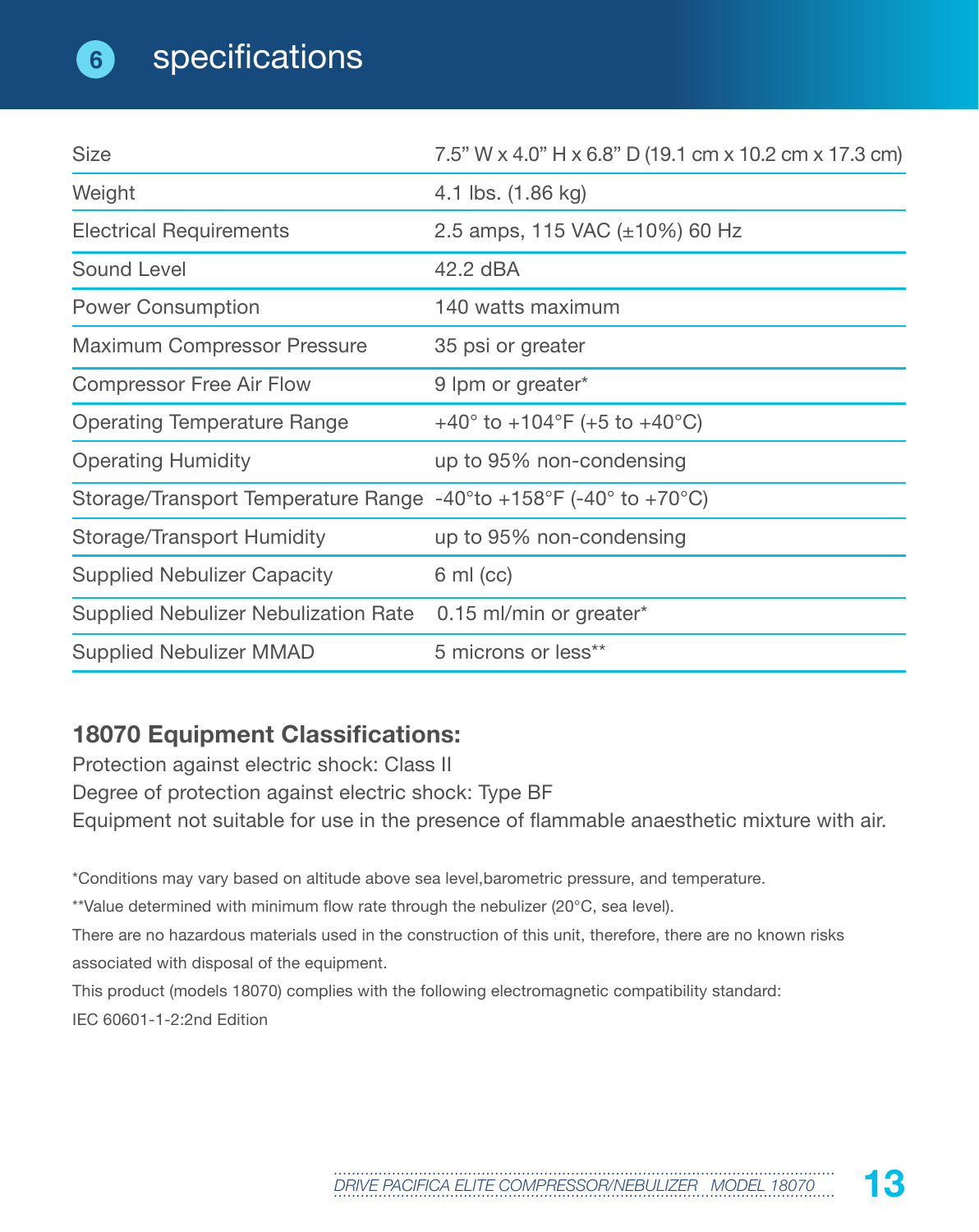#### **Five-Year Limited Warranty on Compressor Parts**

Your Drive brand product is warranted to be free of defects in materials and workmanship for five years of the original consumer purchaser.

This device was built to exacting standards and carefully inspected prior to shipment. This 5 year Limited Warranty is an expression of our confidence in the materials and workmanship of our products and our assurance to the consumer of years of dependable service.

This warranty does not cover device failure due to owner misuse or negligence, or normal wear and tear. The warranty does not extend to non-durable components which are subject to normal wear and need periodic replacement.

If you have a question about your Drive device or this warranty, please contact an authorized Drive dealer.

# **Save These Instructions**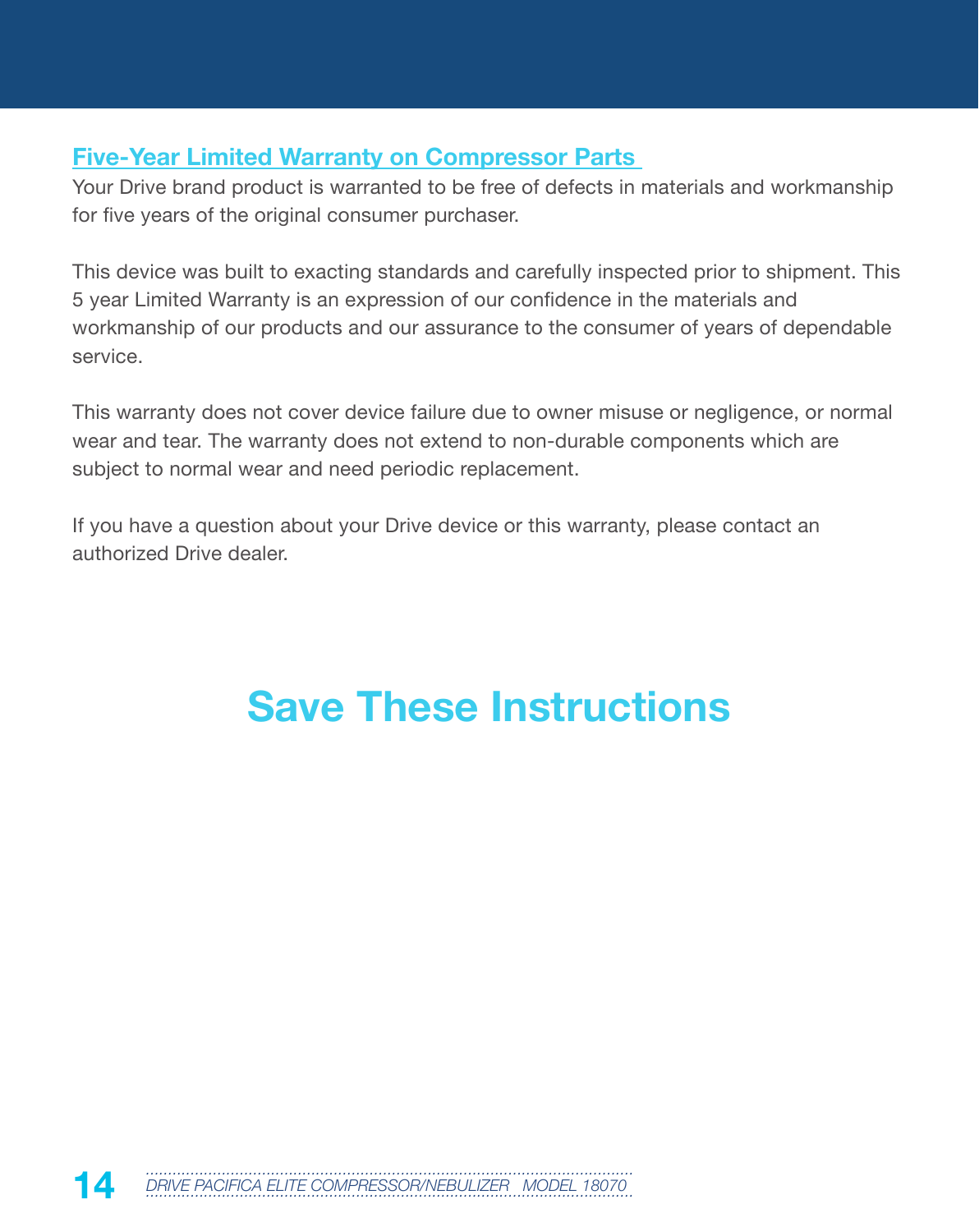# importantes medidas de seguridad



Este dispostivo contiene equipo eléctrico y/o electronico que debe ser reciclado de acuerdo a la directiva EC 2002/96/EC - Desecho de equipo eléctrico y electrónico (WEEE)

# **Medidas Importantes De Seguridad**

**1**

Cuando use productos eléctricos, especialmente si los niños están presentes, siempre se deben tomar precauciones de seguridad. Lea todas las instrucciones antes de usarlo. La información importante está resaltada por estos términos:

- **PELIGRO** Información se seguridad urgente sobre peligros que pueden ocasionar lesiones graves o la muerte.
- **ADVERTENCIA**Información de seguridad importante sobre peligros que pueden ocasionar lesiones graves.
- **PRECAUCIÓN** Información para evitar dañar el producto.
- **NOTA** Información a la que debe poner atención especial.

## **Lea Todas las Instrucciones Antes de Su Uso**

#### **Para reducir el riesgo de choque eléctrico:**

- 1. Siempre desconecte este producto inmediatamente después de usarlo.
- 2. No lo use mientras se está bañando.
- 3. No coloque o almacene el producto donde se pueda caer o jalar dentro de una bañera o lavabo.
- 4. No lo coloque dentro o introduzca en agua u otro líquido.
- 5. No trate de sacar un producto que ha caído dentro del agua. Desconéctelo inmediatamente.

#### **Para reducir el riesgo de quemaduras, descarga eléctrica, incendio o lesiones a personas:**

1. Nunca debe dejar el producto sin atender cuando esté conectado.



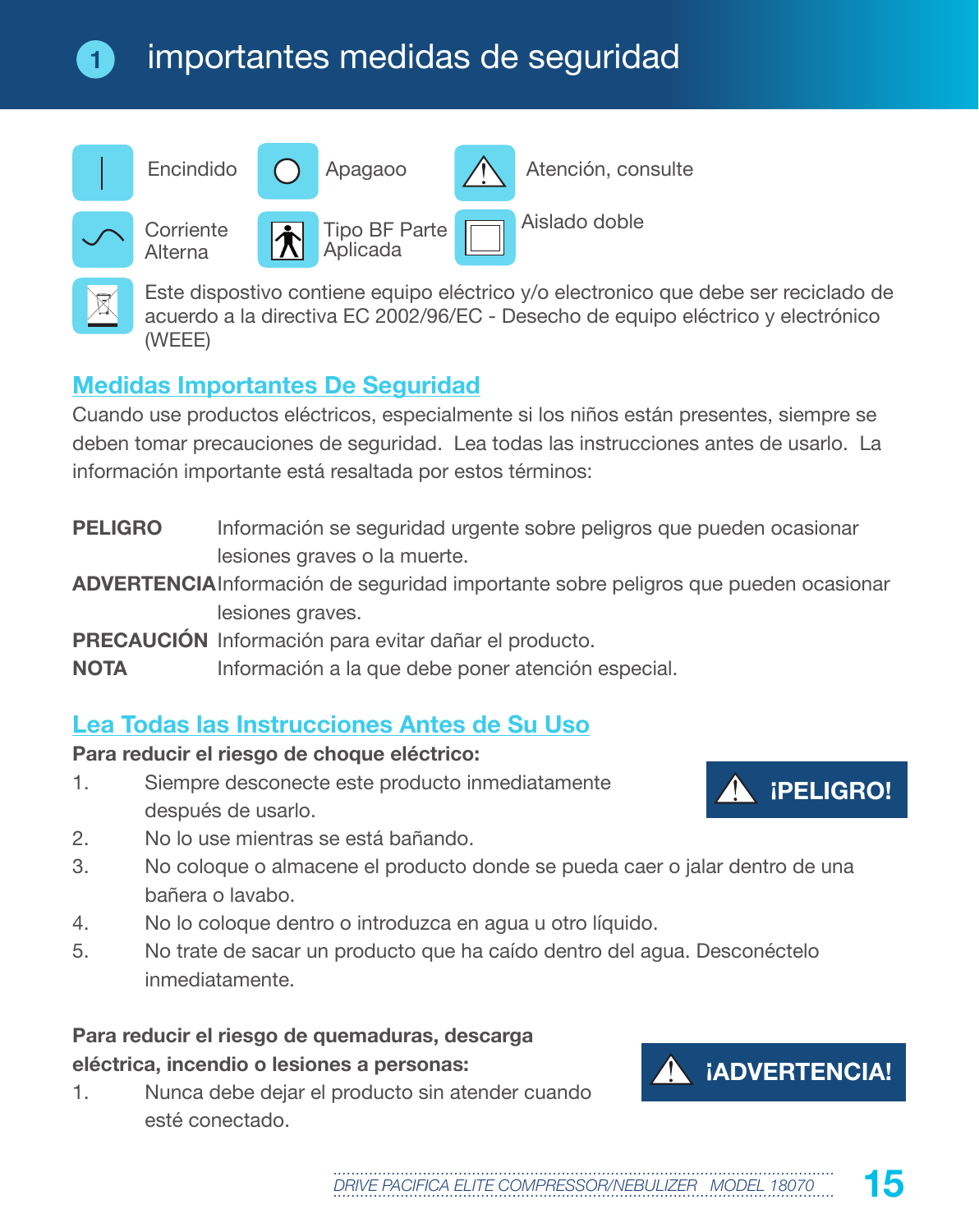2. Es necesaria una vigilancia de cerca cuando el producto se esté usando para, con, o cerca

de niños o inválidos.

- 3. Use este producto sólo para el propósito recomendado que se describe en esta guía. No use aditamentos no recomendados por el fabricante.
- 4. Nunca opere este producto si:
	- a. Tiene un cable o clavija dañada.
	- b. No está funcionando adecuadamente.
	- c. Se ha caído o está dañado.
	- d. Se ha caído dentro del agua.
- 5. Mantenga el cable de suministro de energía alejado de superficies calientes. Nunca bloqueé las aberturas para entrada de aire de este producto o lo coloque sobre una superficie suave que pueda bloquear las aberturas como: sobre una cama o sofá. Mantenga las aberturas de entrada de aire libres de pelusa, cabello y otras partículas similares.
- 7. Nunca lo utilice si está mareado(a) o adormilado(a).
- 8. Nunca introduzca ningún tipo de objeto en ninguna de las aberturas o la manguera.
- 9. No lo use al aire libre. Este producto es sólo para uso doméstico.
- 10. No lo use en un medio ambiente enriquecido con oxígeno.
- 11. No use este producto con un convertidor de CD o CA, o con cualquier otro voltaje y/o frecuencia de CA que no sea la especificada.
- 12. No opere la unidad dentro de una mochila o bolsa.
- 13. Se debe tener cuidado cuando este producto se usa cerca de otro equipo electrónico. Debe tomarse en cuenta la posible interferencia entre ellos. Tal vez necesiten separarse.
- 14. Tenga precaución al conectar y desconectar el dispositivo. No permita que joyería o cualquier otro metal entre en contacto con la clavija.
- 15. Advertencia: Este producto contiene partes pequeñas que representan un riesgo de ahogo.
- **NOTA** Esta unidad emplea una temperatura y/o un dispositivo limitante actual que apagará todo el producto y se presenta una falla o si el producto se usa de una manera equivocada, anormal o abusiva.

Algunos modelos de este dispositivo tienen un enchufe polarizado (una hoja es más ancha que la otra). Como una opción de seguridad, este enchufé se podrá introducir en una toma de corriente solamente de una manera. Si el enchufe no cabe completamente dentro de la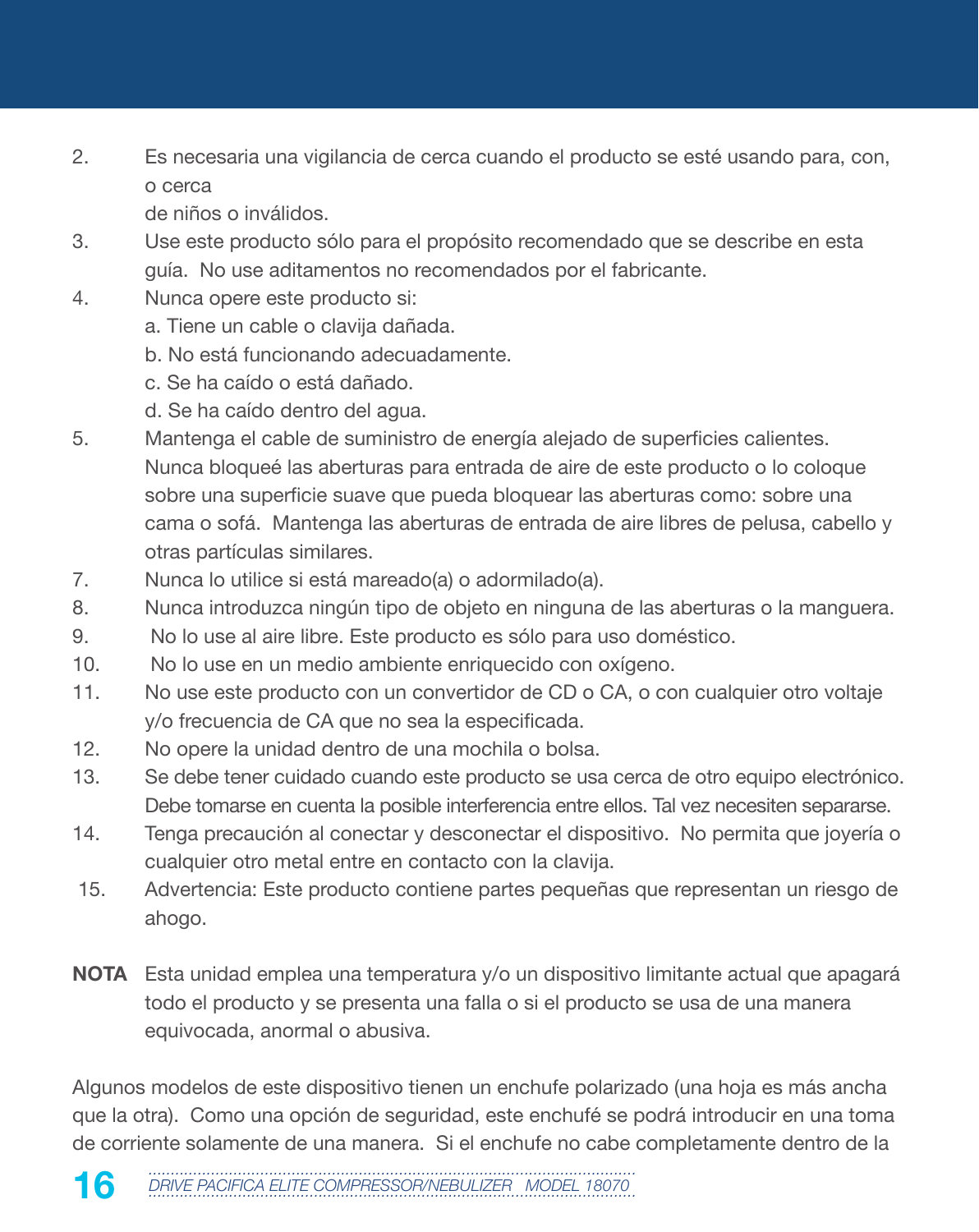toma de corriente, voltéelo al otro lado. Si de todas maneras no cabe, póngase en contacto con un electricista calificado. No trate de deshabilitar esta opción de seguridad. Si es necesario reparar o reemplazar el cable o el enchufe, contacte a su proveedor calificado Drive.

**NOTA** Puede que las superficies exteriores de la unidad o el conector de salida de aire se calienten levemente durante el uso. También puede sentir aire tibio saliendo de las ventilas de los lados de la unidad. Esto es normal.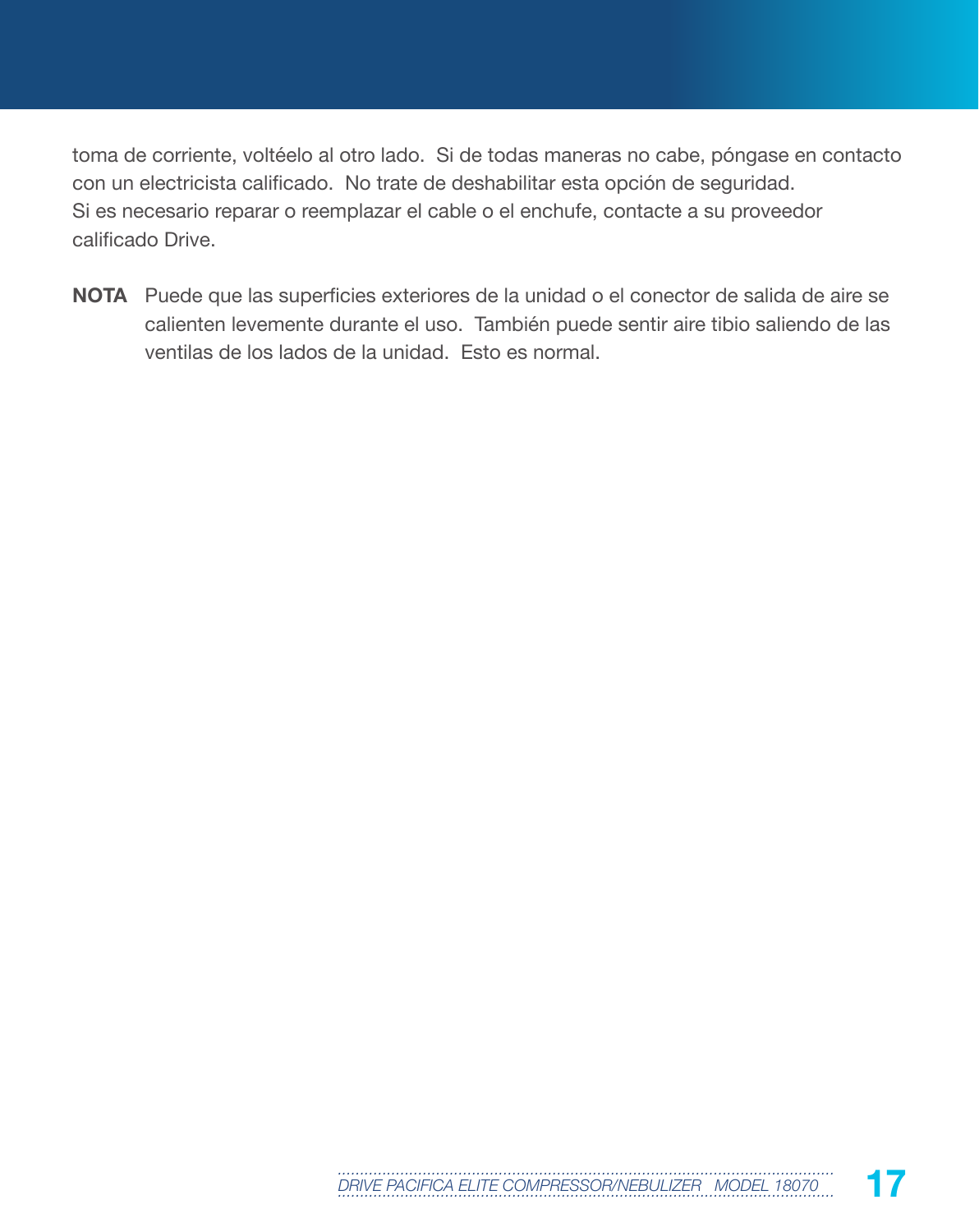Su doctor le ha recetado un medicamento líquido para tratar su enfermedad respiratoria. Para usar este medicamento líquido de la mejor manera, él ha recetado un compresor nebulizador de la marca Drive. Su compresor nebulizador Drive trabaja para convertir el medicamento a un rocío de partículas finas de alta calidad que penetran profundamente dentro de los pulmones.

Asegúrese de leer y entender la información en esta guía de instrucciones. Al seguir estas simples instrucciones y el consejo de su médico, su compresor se convertirá en una adición efectiva para su rutina terapéutica.

#### **Declaración de Uso Deseado**

El compresor nebulizador Drive incluye un compresor de aire activado por CA que proporciona una fuente de aire comprimido para uso de salud doméstico. Este compresor se usa conjuntamente con un nebulizador de chorro (neumático) para convertir ciertos medicamentos inhalables en aerosol y para ser inhalados por un paciente. Este dispositivo puede ser usado con pacientes adultos o pediátricos.

**NOTA** Si usa un nebulizador que no sea distribuido por Drive, verifique que la presión y/o las características del flujo del nebulizador (cuando son activa dos por el compresor Drive) cumplen con las recomendaciones del fabricante del nebulizador.

#### **¿Para Qué Se Usan Los Sistemas de Compresor Nebulizador?**

Las personas con problemas respiratorios, como asma, enfermedad pulmonar obstructiva crónica (EPOC) o fibrosis cística por lo general se les recetan medicamentos para minimizar o controlar los síntomas de su enfermedad.

Los sistemas de compresor nebulizador son un medio para que los medicamentos recetados lleguen a los pulmones.

Estos medicamentos y los sistemas de compresor nebulizador deben usarse como lo indique un médico para obtener los máximos beneficios. Los sistemas de compresor nebulizador pueden recetarse para uso diario o periódicamente a medida que se presenten los síntomas, como por ejemplo en la primavera cuando normalmente se presenta la fiebre del heno o las alergias.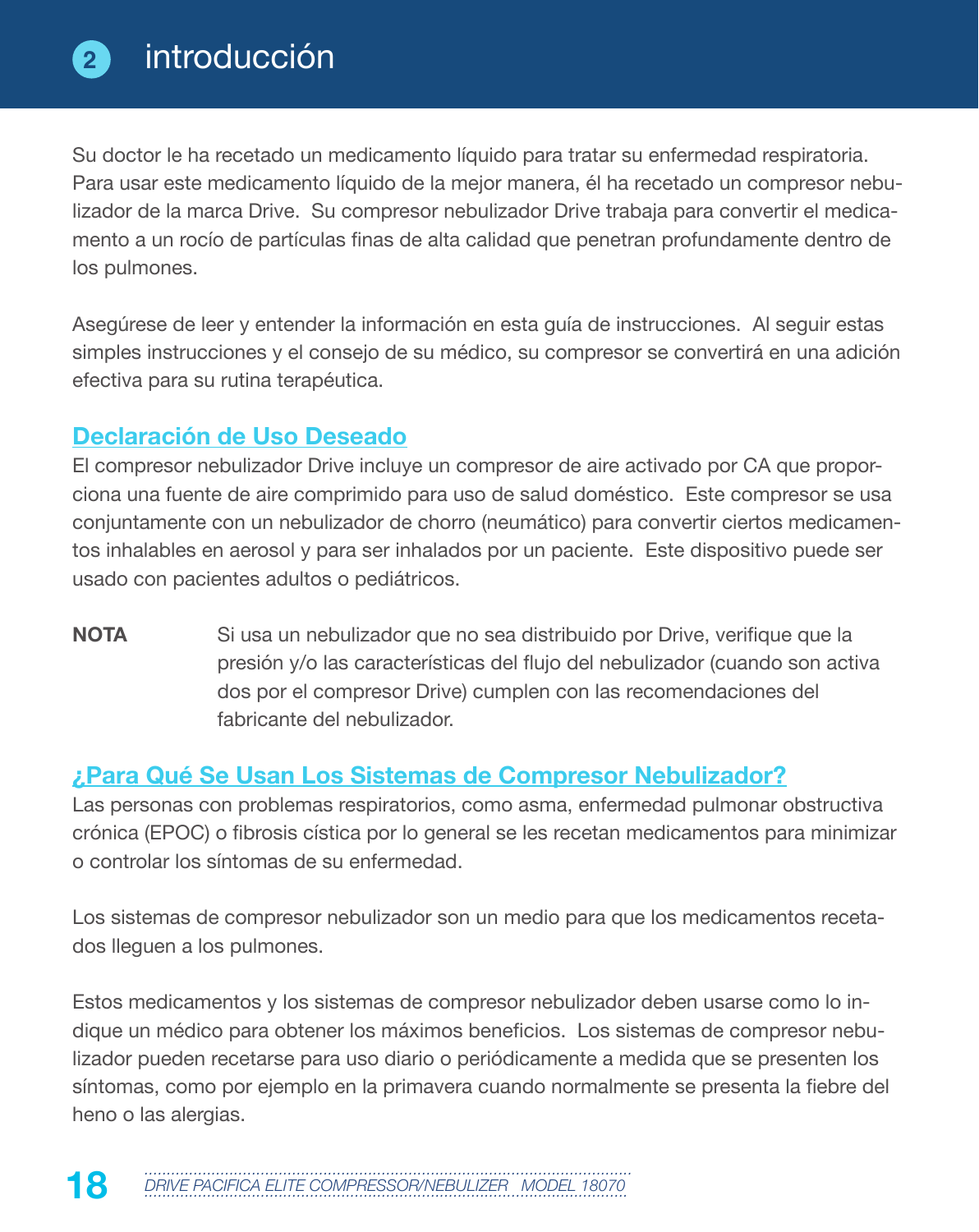# **¿Cómo Funciona un Compresor Nebulizador?**

La mayoría de las medicinas que se usan con un sistema compresor nebulizador están en forma líquida. Este medicamento líquido se coloca en la "taza" del nebulizador (vea por favor esta Guía de Instrucción para obtener información adicional sobre el uso adecuado de un nebulizador). El compresor, que está conectado con el nebulizador a través de un tubo flexible, genera una presión y flujo de aire específico que esencialmente "activa" al nebulizador. El aire presurizado producido por el compresor inicia la habilidad del nebulizador de descomponer el medicamento líquido en una neblina muy fina. Esta neblina, por lo general conocida como nube de aerosol, es enviada a través del nebulizador y es inhalada dentro de los pulmones donde se absorbe la medicina. Por favor consulte su receta médica para saber la cantidad de medicamento líquido que debe colocar en el nebulizador. Si tiene cualquier pregunta sobre su medicamento o su uso, por favor contacte a su médico o farmacéutico.

#### **¿Cómo Tomo un Tratamiento?**

Un nebulizador es el método de entrega óptimo de medicamento a los pulmones. Sin embargo, su uso puede ser difícil para algunos usuarios, especialmente si son niños muy pequeños. En este caso, puede usar una máscara de aerosol. Para asegurarse de usar la máscara adecuada, consulte por favor con su proveedor de cuidado de salud o médico. El aspecto más importante de tomar un tratamiento es el patrón de respiración del paciente mientras inhala la neblina de medicamento.

Siempre debe ser lento y profundo, al hacerlo se debe de tratar estar sentado derecho y respirar profundamente. Una regla general es tratar de respirar lo más hondo que se pueda de manera que se sienta como si los pulmones están completamente llenos de aire y tratar de inhalar aire adicional si es posible.

Si es posible, contenga la respiración, a menos que su médico le indique lo opuesto, y luego exhale lentamente a través de la boquilla o máscara del nebulizador. El contener la respiración después de inhalar el medicamento permite la absorción óptima del medicamento en los pulmones.

Repita este patrón de respiración durante todo el tratamiento.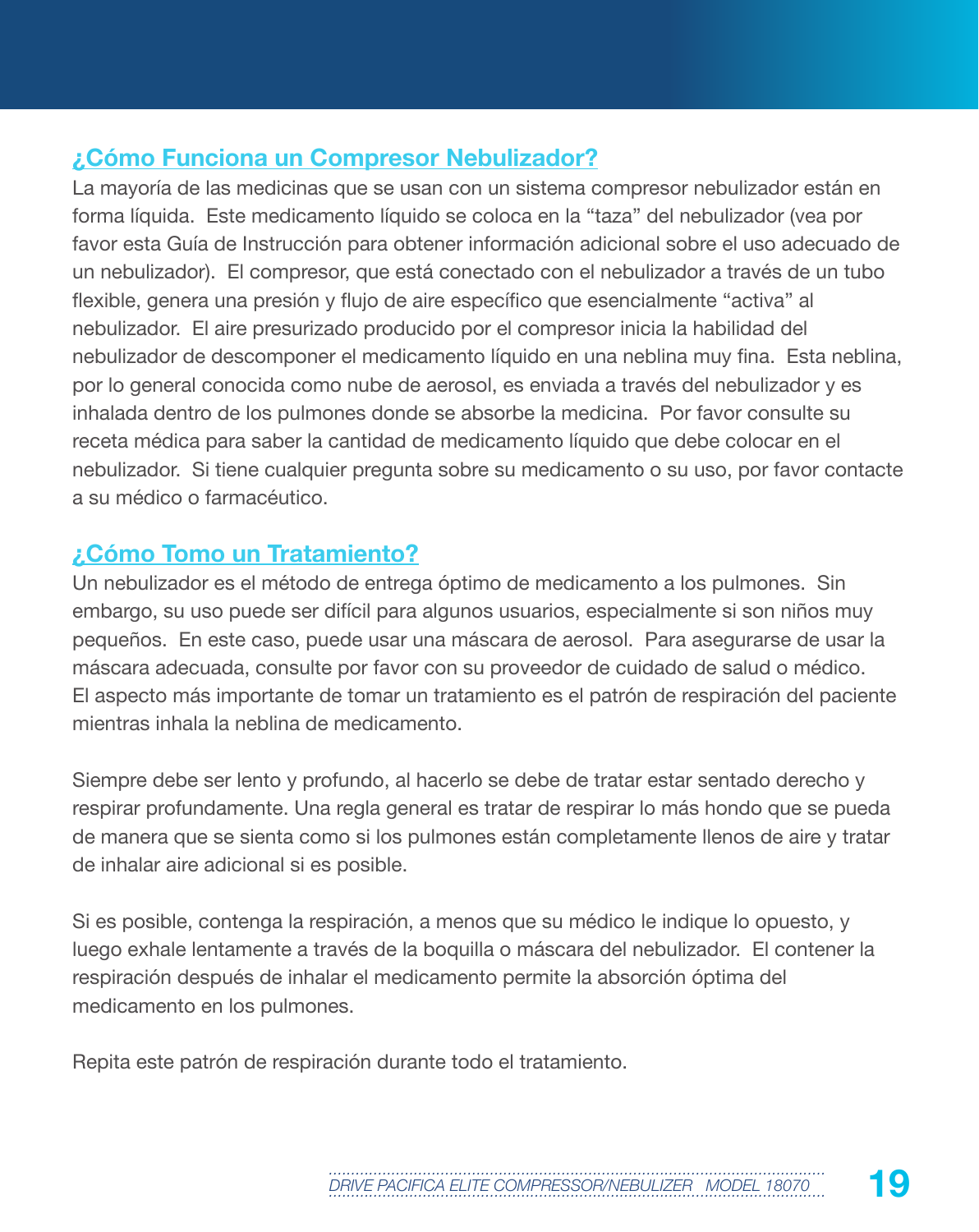La longitud del tratamiento puede durar de 5 a 20 minutos, dependiendo de la cantidad de medicamento y el funcionamiento de su sistema de compresor nebulizador. Cuando ya no pueda ver nada de medicamento en la taza del nebulizador y si nebulizador ha dejado de producir neblina, ha terminado el tratamiento.

Apague su compresor y siga las instrucciones de limpieza que se encuentran en la guía de instrucciones.

Si tiene preguntas adicionales en cuando a su equipo, medicamento o tratamiento, por favor consulte con su médico.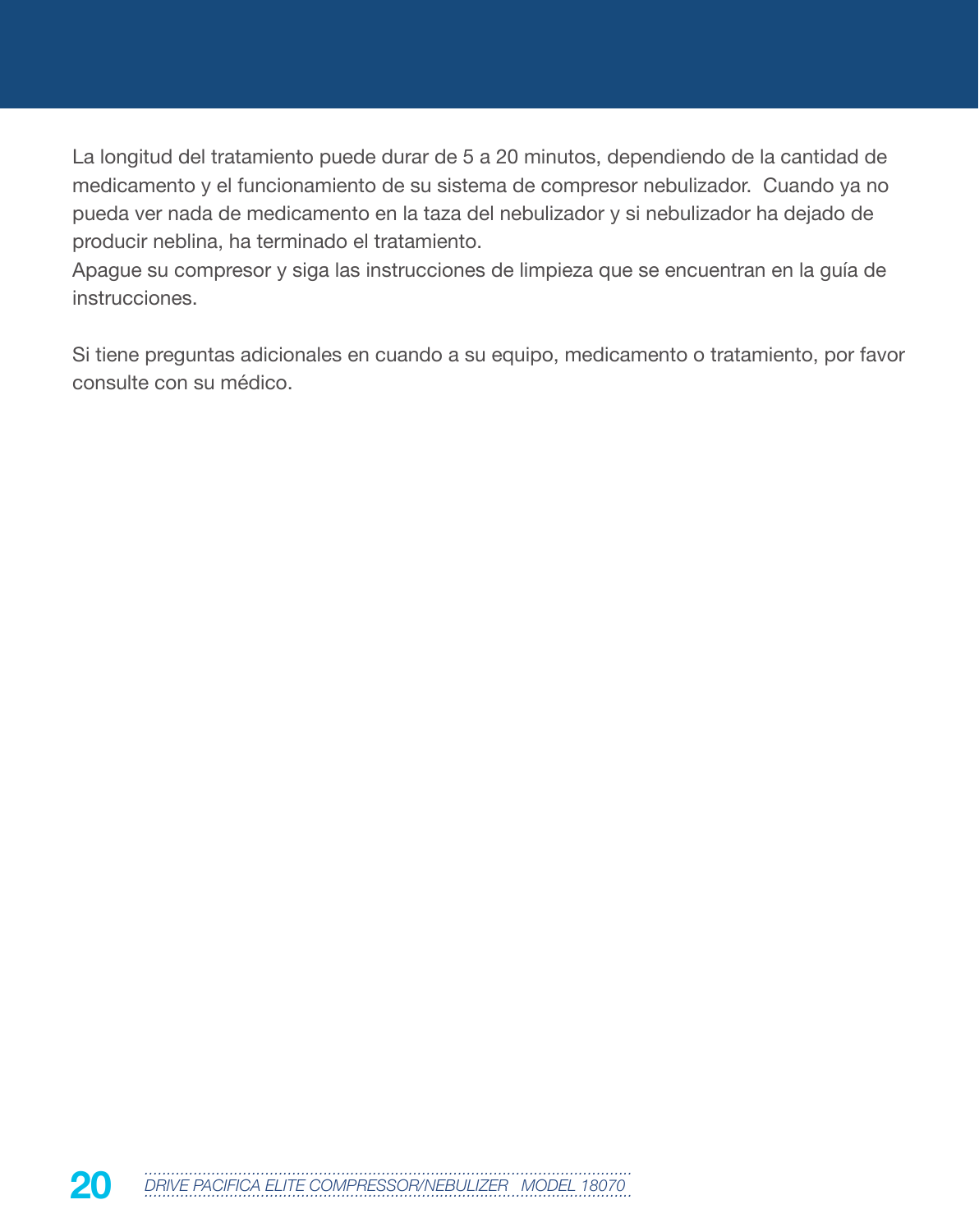#### **Accesorios Disponibles**

Nebulizador reutilizable 18254 (10/cs) Estuche desechable 500 del nebulizador con pico y boquilla, tubo de 7' (50/cs) Estuche 600 de máscara para aerosol y pico para adultostubo de 7' (50/cs) Máscara para aerosol para adultos MASK 001A (50/cs) Máscara para aerosol para uso pediátrico MASK 001P (50/cs) Estuche 700 de máscara para aerosol y pico para uso pediátrico, tubo de 7' (50/cs)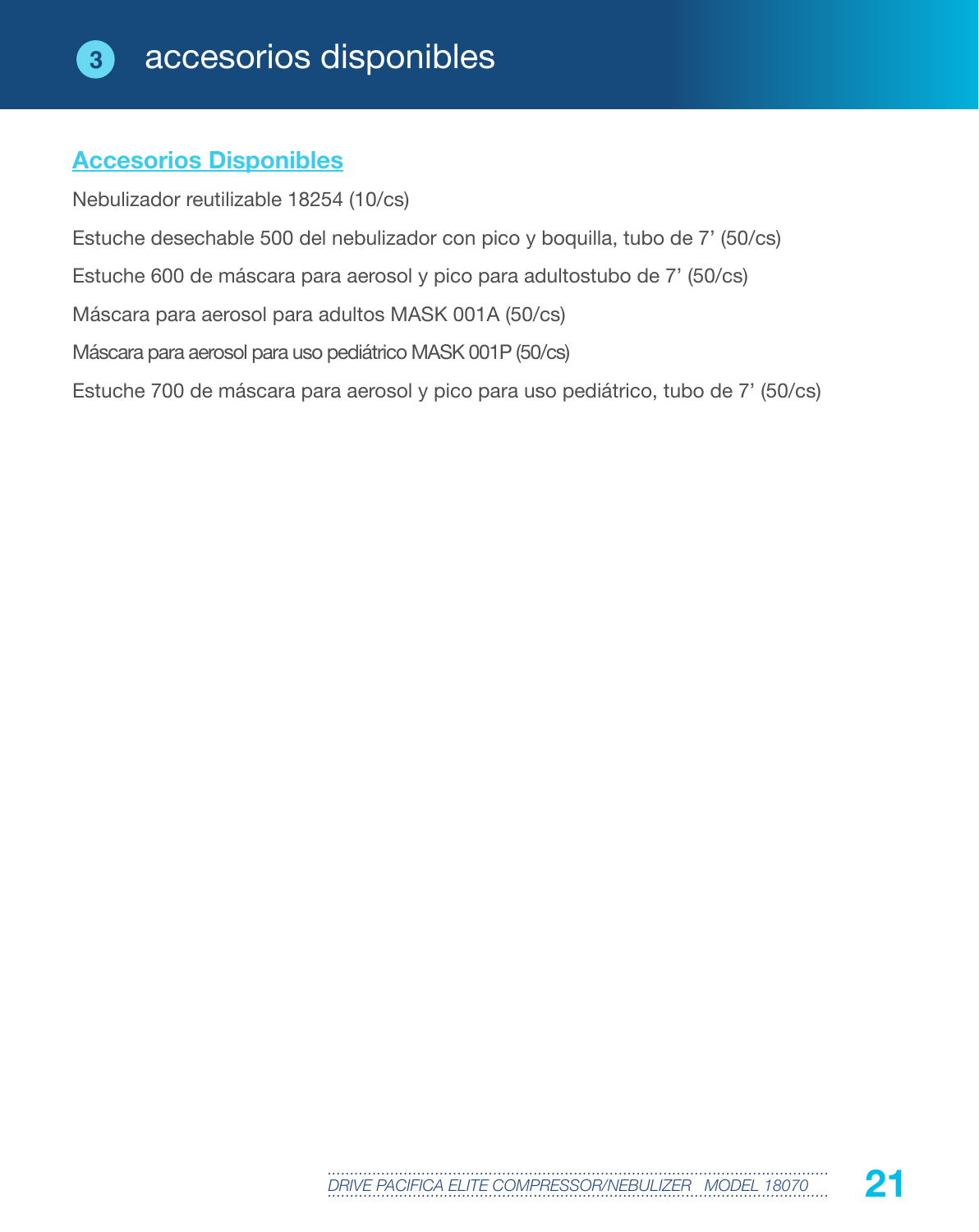#### **Como Operar Su Compresor**

- **NOTA** Antes de la operación inicial, el montaje de la taza del nebulizador se debe limpiar después de las instrucciones descritas en la sección de la "limpieza".
- **La ADVERTENCIA** Antes de conectar el cable eléctrico, se cerciora de que el interruptor (CON./DESC.) de la entrada-salida esté en la posición de O (APAGADO). El enchufe también se sirve para desconectar el dispositivo.

#### **Operación diaria del uso**

- PRECAUCIÓN El compresor de Pacifica Elite se diseña para el uso intermitente solamente. No funcionarlo continuamente por más de 30 minutos para un no reutilizable sin apagarlo y después de un período de enfriamiento por menos 30 minutos.
- 1. Antes de que cada uso examine el montaje de la taza del compresor y del nebulizador de Pacifica para saber si hay daño o desgaste, substituir según lo necesitado.
- 2. Colocar el compresor de Pacifica Elite en la tabla o la otra superficie estable plana. Estar seguro que usted puede alcanzar fácilmente los controles cuando está asentado. No utilizar este dispositivo en el piso.
- 3. Con el interruptor en la posición de O (APAGADO), tapar el cable eléctrico en un enchufe de pared eléctrico apropiado.
- 4. Conectar un extremo de la tubería con el conectador del aire-enchufe del compresor.
- 5. Montar la taza del nebulizador y agregar la medicación indicada a la taza del nebulizador antes de usar.
- 6. Atar el otro extremo de la tubería en el conectador de la entada de aire fundado en la parte inferior de la taza del nebulizador.
- 7. Girar el compresor de Pacifica Elite presionando el interruptor a la posición de I (ENCENDIDO) y comenzar el tratamiento.
- 8. Si el tratamiento necesita ser interrumpido,presionar simplemente el interruptor a la posición de O (APAGADO).
- 9. Cuando el tratamiento es completo, apagar el compresor presionando el interruptor a la posición de O (APAGADO) y desenchufar la unidad del enchufe eléctrico. Equipo no conveniente para el uso en presencia de una mezcla anestésica inflamable con aire o con oxígeno o el óxido nitroso. Este dispositivo no tiene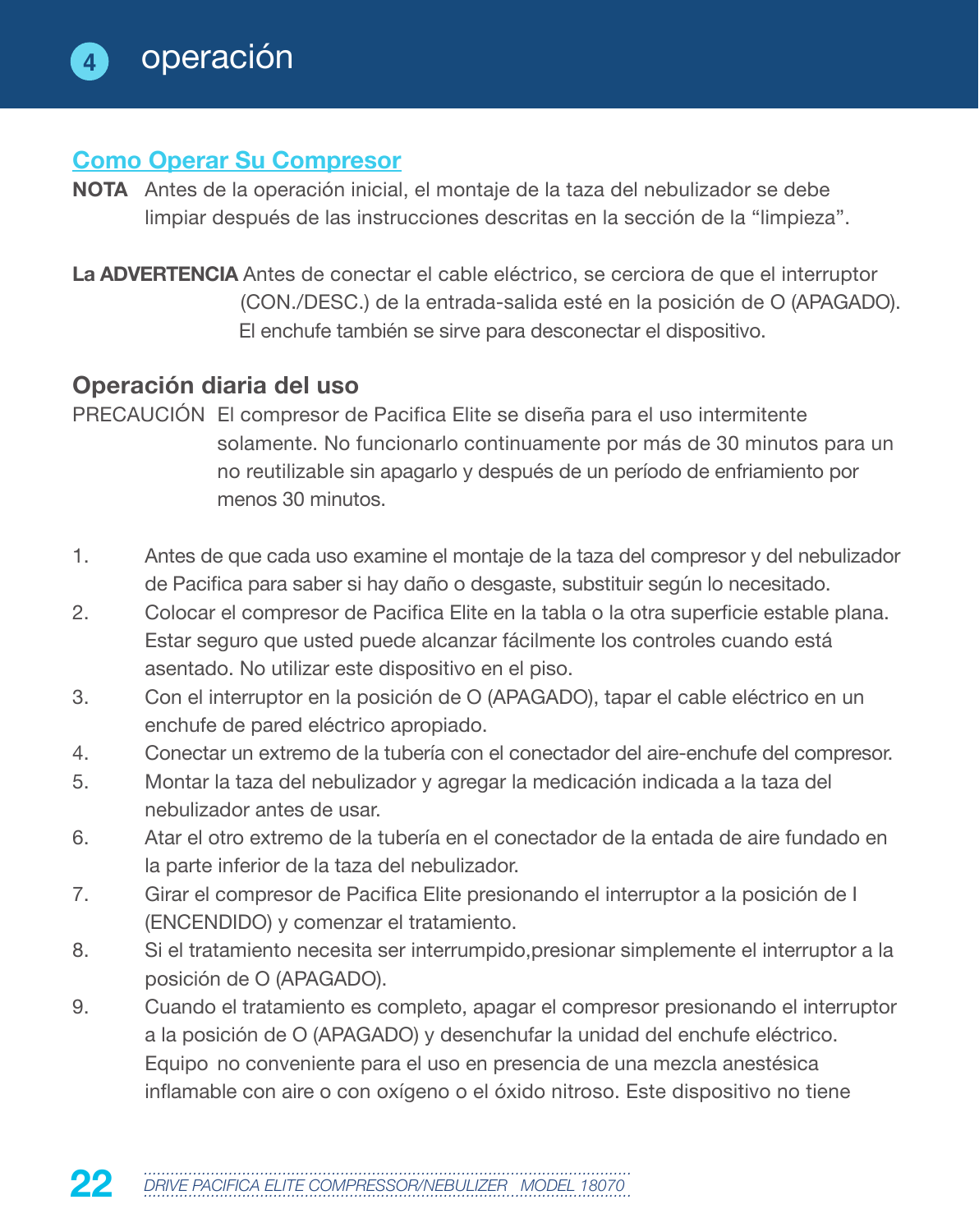#### **Limpieza del Nebulizador**

Todas las partes del nebulizador, con excepción de los tubos,deben limpiarse de acuerdo a las siguientes instrucciones.

Su médico y/o proveedor Drive puede especificar un cierto procedimiento de limpieza. De ser así, siga sus recomendaciones.

**ADVERTENCIA**Para evitar el posible riesgo de infección por medicamente contaminado, se recomienda limpiar el nebulizador después de cada

**¡ADVERTENCIA!**

tratamiento. Se recomienda desinfectarlo una vez por día.

Limpieza después de cada uso:

- 1. Con el interruptor en la posición de apagado "Off", desconecte el cable de la toma de la pared.
- 2. Desconecte el tubo del conector de entrada de aire y colóquelo a un lado.
- 3. Desarme la boquilla o la máscara de la tapa. Abra el nebulizador al girar la tapa hacia la izquierda y quitar el deflector.
- 4. Lave todos los artículos, con excepción de los tubos, en una solución de detergente para lavar trastes y agua caliente. Enjuague bajo agua caliente de la llave por 30 segundos para eliminar el residuo de detergente. Permita que se sequen al aire.
- 5. Sólo para nebulizadores reutilizables, se pueden limpiar diariamente en la parte superior de la lavadora para trastes o con el procedimiento de limpieza mencionado arriba.

El Nebulizador Reutilizable Drive se puede lavar en lavadoras de trastes, pero no coloque ninguna parte del Nebulizador Reutilizable Drive en una lavadora de trastes automática; el hacerlo puede dañar las partes.

#### **Desinfectar diariamente:**

1. Usando un recipiente o tazón limpio, remoje las partes en tres partes de agua caliente y una parte de vinagre blanco por 30 minutos o use un desinfectante médico contra bacteriasgérmenes que puede obtener de su proveedor. Asegúrese de seguir cuidadosamente las instrucciones del fabricante.

2. Con las manos limpias, saque los artículos de la solución desinfectante, enjuague bajo el



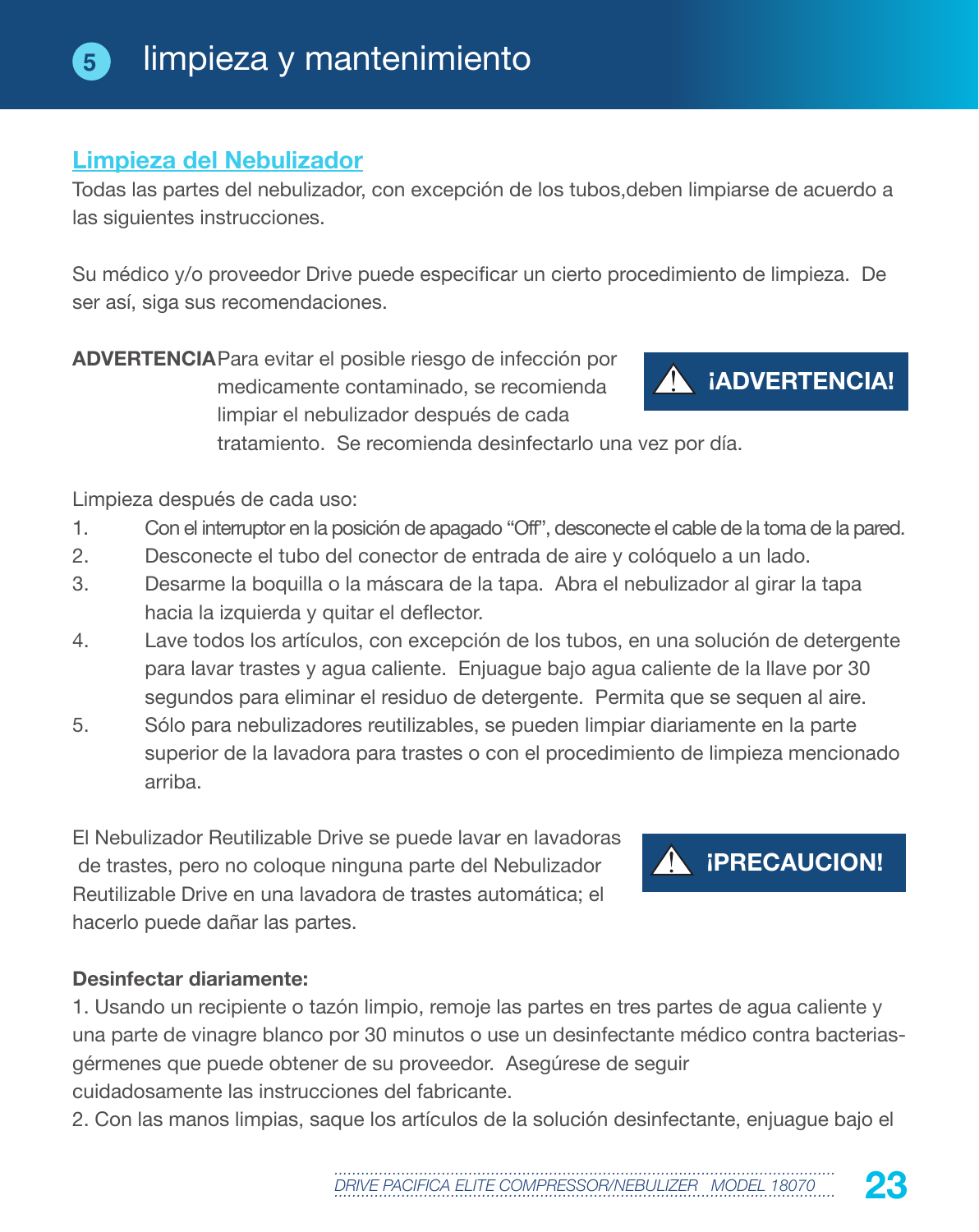agua caliente de la llave y déjelos secar al aire sobre una toalla limpia de papel. Guárdelos en una bolsa de plástico con cierre hermético.

**NOTA** No seque las partes del nebulizador con una toalla seca; esto puede contaminarlos.

**Para evitar el posible riesgo de infección de soluciones de limpieza contaminadas, siempre prepare una solución nueva para cada ciclo de limpieza y deseche la solución después de cada uso.** 



3. Mantenga la superficie externa de los tubos libre de polvo al limpiarla regularmente. Los tubos del nebulizador no tienen que lavarse debido a que solo pasa por ellos aire filtrado.

NOTA El Nebulizador Desechable Drive durará al menos 15 días e incluso más, dependiendo del uso. Una limpieza adecuada ayudará a ampliar la vida del nebulizador. Debido a que es desechable, recomendamos que tenga un nebulizador extra a la mano en todo momento. El Nebulizador Reutilizable Drive se puede lavar en la lavadora de platos y debe limpiarse y se puede usar por hasta un año.

#### **Limpieza del Compressor**

- 1. Con el interruptor en la posición de apagado "Off", desconecte el cable de la toma de la pared.
- 2. Limpie la parte externa del gabinete del compresor con un paño limpio y húmedo cada dos o tres días para mantenerlo libre de polvo.

No lo sumerja en agua, al hacerlo resultará en daño al compresor. **¡ ¡PELIGRO!** 

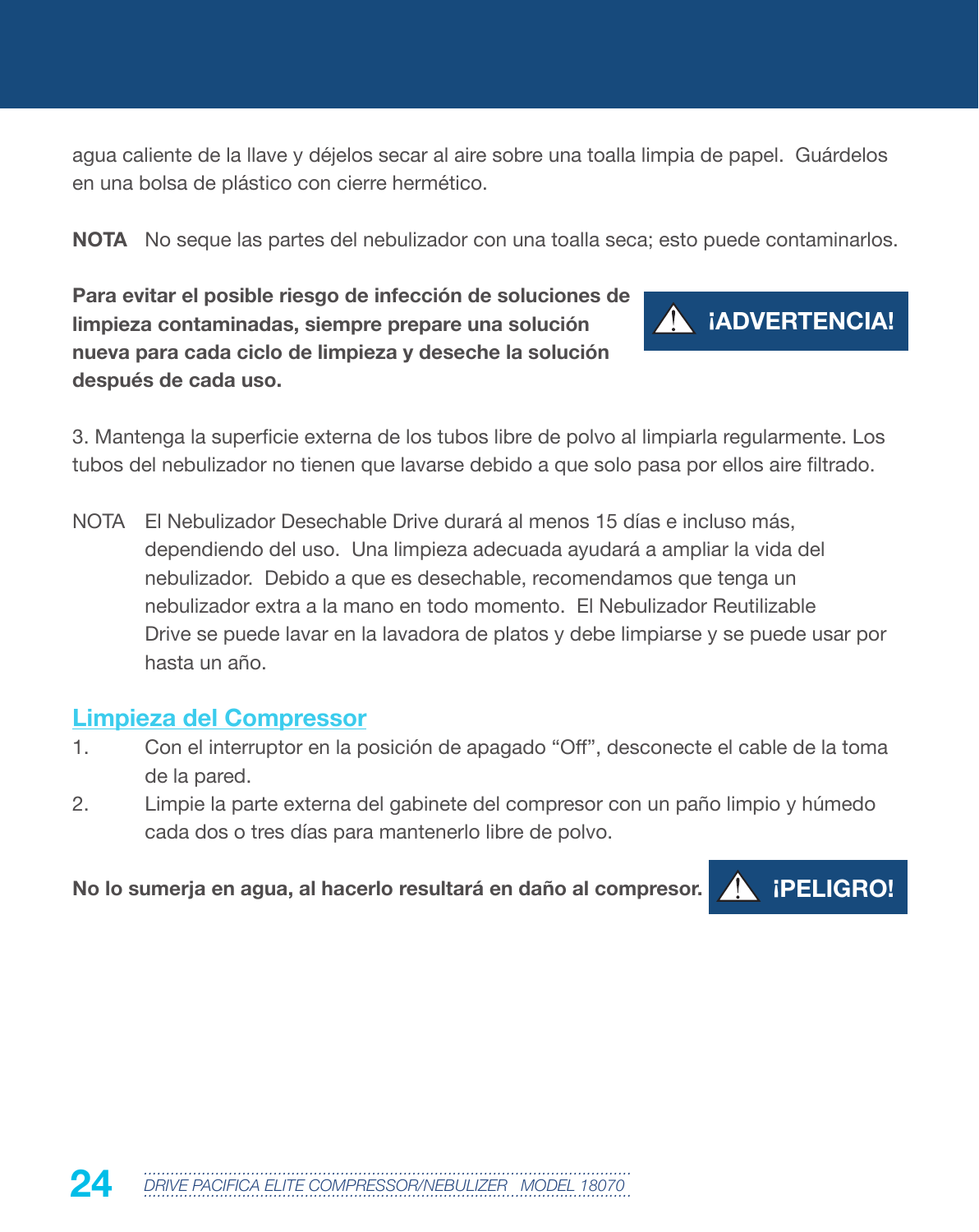#### **Cambio del Filtro**

- 1. Debe cambiar el filtro cada 6 meses o antes si el filtro se decolora.
- 2. Quite el filtro (Fig. A) al agarrarlo firmemente y sacarlo hacia afuera de la unidad. Tire el filtro usado.
- 3. Reemplácelo con un nuevo filtro Drive. Puede comprar filtros adicionales de su proveedor Drive.
- 4. Empuje el nuevo filtro en su posición.



**¡PRECAUCIÓN!**

A

**No vuelva a usar o lave el filtro ni lo reemplace con cualquier otro tipo de material como tela para reemplazar el filtro Drive de entrada de aire. Resultará en daño al compresor.**

#### **Mantenimento**

Todo el mantenimiento debe de realizarse por personal calificado Drive o de un centro de servicio autorizado.

**Peligro de descarga eléctrica. No quite el gabinete del compresor. Todo el desarmado y mantenimiento debe hacerlo un proveedor calificado Drive.**

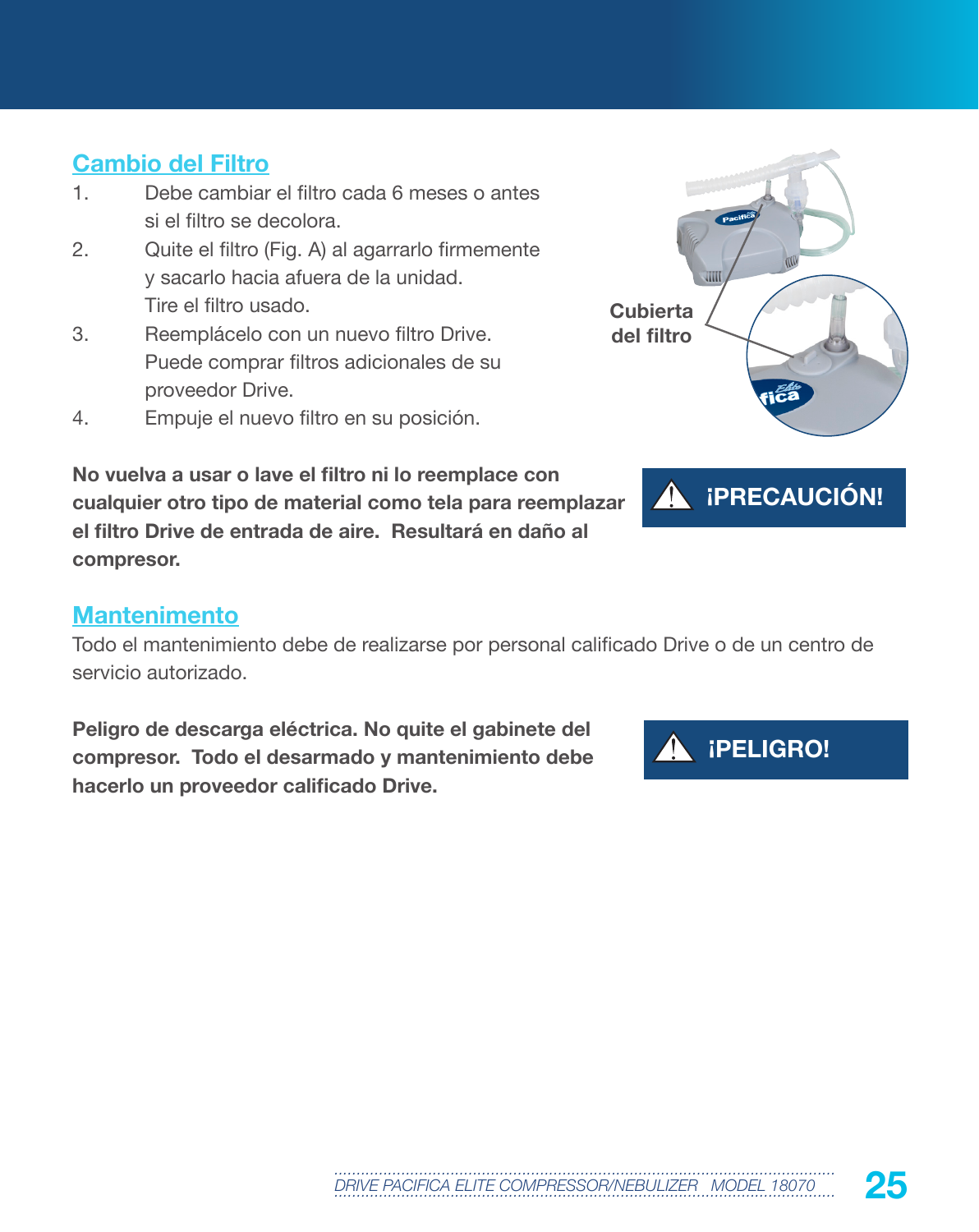| Tamaño                                        | 7.5" Ancho x 4.0" Alto x 6.8"         |  |
|-----------------------------------------------|---------------------------------------|--|
|                                               | Diámetro(19.1cm x 10.2cm x 17.3cm)    |  |
| Peso                                          | 4.1 lbs. (1.86 kg)                    |  |
| Requisitos eléctricos                         |                                       |  |
| 18070                                         | 2.5 amps, 115 VCA $(\pm 10\%)$ 60 Hz  |  |
| Nivel de ruido                                | 42.2 dBA                              |  |
| Consumo de energía                            |                                       |  |
| 18070                                         | 140 vatios máximo                     |  |
| Máxima presión del compresor                  | 35 psi o mayor                        |  |
| Flujo libre de aire del compresor             | 9 lpm o mayor*                        |  |
| Rango de temperatura de operación             | +40° a +104°F (+5 a +40°C)            |  |
| Humedad de operación                          | hasta 95% no condensante              |  |
| Rango de temperatura de almacenaje/transporte | $-40^{\circ}$ a +158°F (-40° a +70°C) |  |
| Humedad de almacenaje/transporte              | hasta 95% no condensante              |  |
| Capacidad del nebulizador proporcionada       | $6 \text{ ml} (cc)$                   |  |
| Velocidad de nebulización del nebulizador     |                                       |  |
| proporcionada                                 | 0.15 ml/min o mayor*                  |  |
| MMAD del nebulizador proporcionada            | 5 micrones o menos**                  |  |

#### **Clasificaciones de equipo:**

Protección contra descarga eléctrica: Clase II

Grado de protección contra choque eléctrico: Tipo BF

El equipo no es adecuado para usarse en la presencia de una mezcla anestésica inflamable con aire, oxígeno u óxido nitroso.

Forma de operación: Operación continua

\*Las condiciones puede variar en base a la altitud sobre el nivel del mar, la presión barométrica y la temperatura. \*\*Valor determinado con una velocidad de flujo mínimo a

través del nebulizador (20oC, nivel del mar). No se utilizaron materiales peligrosos en la construcción de esta unidad, por lo tanto, no existen riesgos conocidos relacionados con la eliminación del equipo. Este producto (modelos 18070) cumple con el siguiente estándar de compatibilidad electromagnética:

IEC 60601-1-2:2a edición



26 DRIVE PACIFICA ELITE COMPRESSOR/NEBULIZER MODEL 18070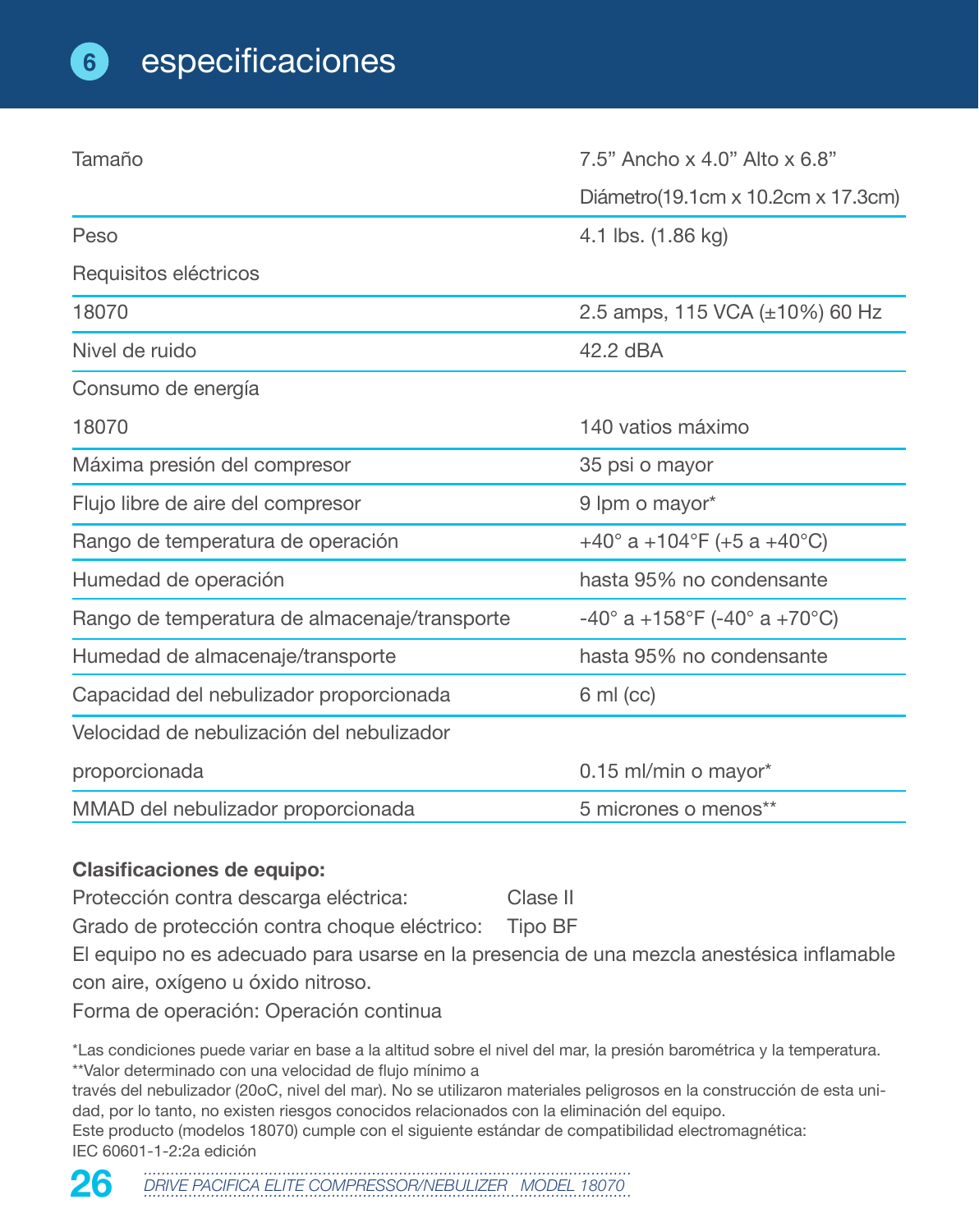#### **Garantía Limitada de Cinco Años en las Partes del Compresor**

Su producto marca Drive está garantizado de no tener defectos en los materiales y la fabricación por cinco años desde la compra por el consumidor original.

Este aparato fue construido de acuerdo a estándares rigurosos y cuidadosamente inspeccionado previo a su envío. Estos 5 años de Garantía Limitada son una expresión de nuestra confianza en los materiales y la fabricación de nuestros productos y nuestra seguridad para el consumidor dada por años de servicios confiables.

Esta garantía no cubre fallas del aparato debidas a mal uso o negligencia por parte del propietario, o por el uso y desgaste normales. Esta garantía no se extiende a los componentes no durables que están sujetos a desgaste normal y necesitan reemplazo periódico.

Si usted tiene alguna pregunta acerca de su aparato Drive o esta garantía, por favor contacte a un representante autorizado de Drive.

# **Guarde Estas Instrucciones**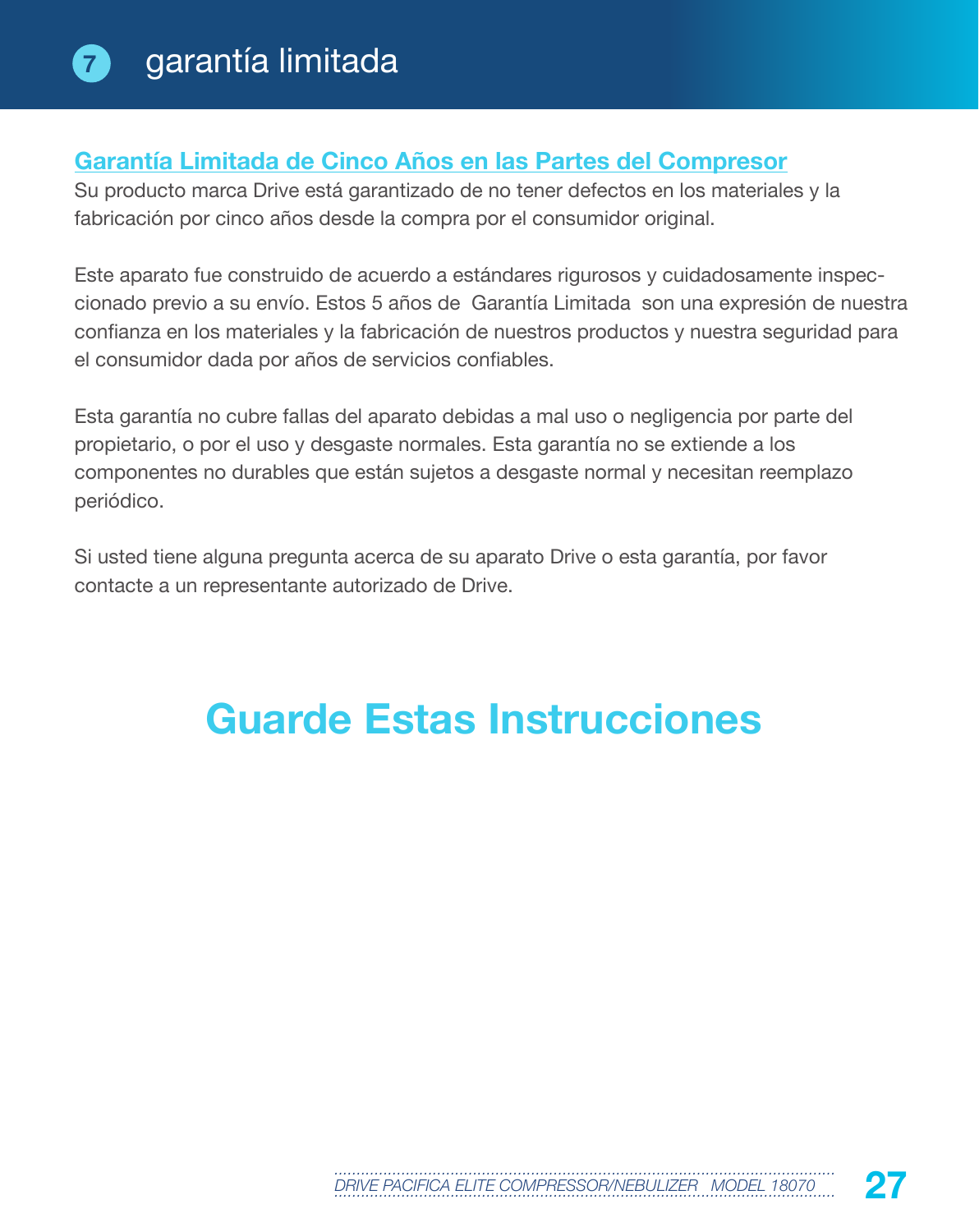# misas en garde importantes



Cet appareil contient des composantes électriques et/ou électroniques qui doivent être recyclées selon les directives EC 2002/96/EC – Waste Electrical and Electronic Equipment (WEEE).

#### **Mises en Garde Importantes**

**1**

Prenez les précautions d'usage lorsque vous utilisez des appareils électriques, et en particulier si des enfants sont présents. Lisez ces instructions avant d'utiliser cet appareil. Les renseignements importants sont mis en évidence par ces termes :

| <b>DANGER</b>        | Note extrêmement importante concernant un risque de blessure |
|----------------------|--------------------------------------------------------------|
|                      | grave ou de décès.                                           |
| <b>AVERTISSEMENT</b> | Renseignements sécuritaires concernant un risque de blessure |
|                      | grave.                                                       |
| <b>ATTENTION</b>     | Renseignement permettant d'éviter d'endommager l'appareil.   |
| <b>NOTE</b>          | Renseignement qui mérite votre attention.                    |

## **Lisez Toutes Ces Instructions Avant L'Utilisation**

#### **Pour réduire les risques de décharge électrique**

1. Débranchez toujours cet appareil immédiatement après avoir terminé de l'utiliser.



- 2. Ne l'utilisez pas au bain.
- 3. Ne placez pas et ne rangez pas l'appareil à un endroit d'où il pourrait tomber dans un lavabo ou un bain.
- 4. Ne le placez pas et ne le laissez pas tomber dans l'eau ou tout autre liquide.
- 5. Ne tentez pas de récupérer cet appareil s'il est tombé à l'eau. Débranchez-le immédiatement.

#### **Pour réduire le risque de brûlure, de décharge électrique, d'incendie ou de blessures aux personnes**

1. Cet appareil ne doit jamais être laissé sans surveillance lorsqu'il est branché.2.

28 DRIVE PACIFICA ELITE COMPRESSOR/NEBULIZER MODEL 18070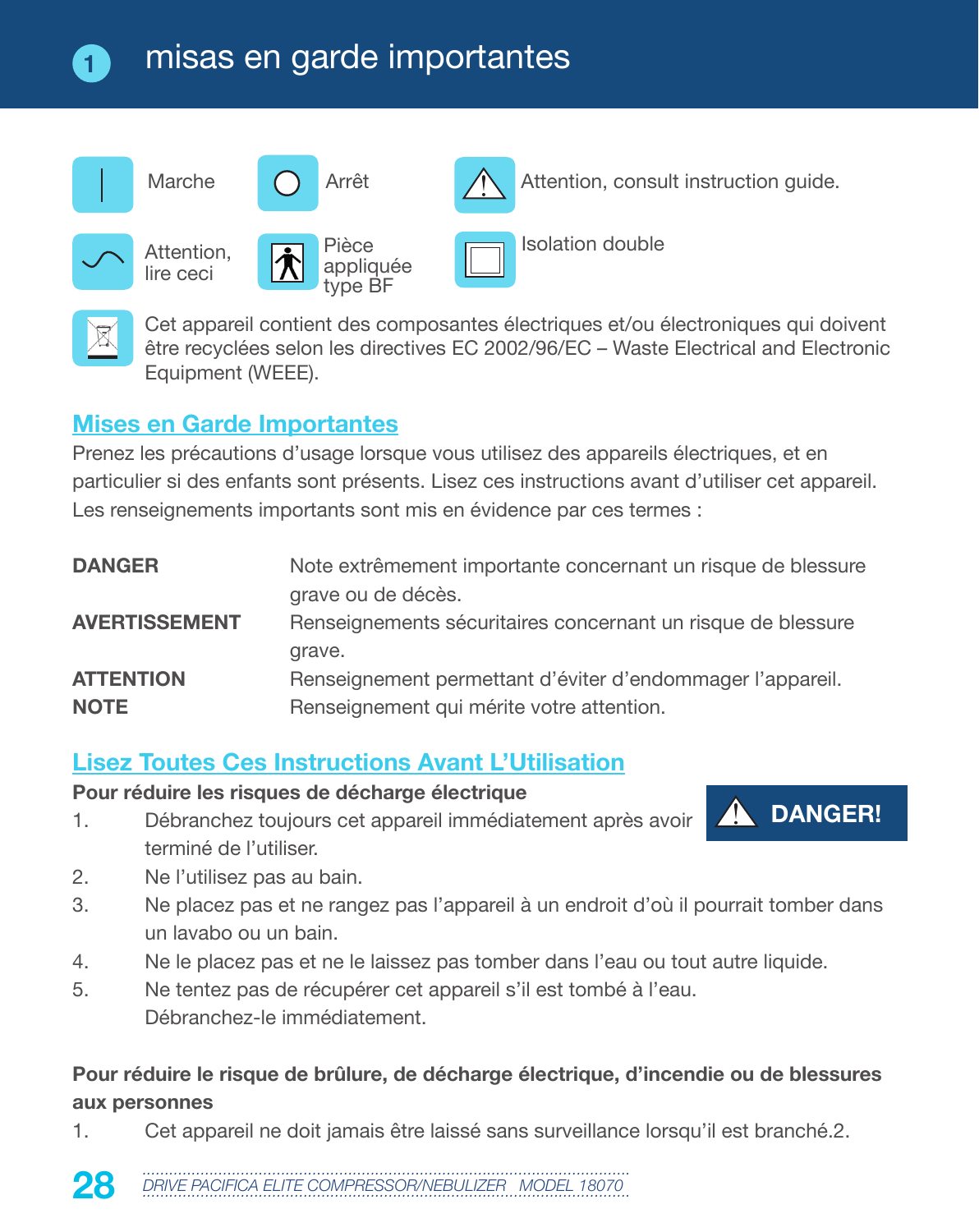L'utilisation de cet appareil par ou près d'enfants ou de personnes invalides doit faire l'objet d'une surveillance étroite.

- 3. Utilisez cet appareil comme décrit dans le présent guide. N'utilisez pas d'équipement supplémentaire non recommandé par le fabricant.
- 4. N'utilisez jamais cet appareil
	- a. si sa fiche ou son cordon d'alimentation est endommagé;
	- b. s'il ne fonctionne pas normalement;
	- c. s'il est tombé ou est endommagé;
- d. s'il est tombé à l'eau.
- 5. Éloignez le cordon d'alimentation des sources de chaleur.
- 6. Ne bloquez jamais les ouvertures d'aération de l'appareil et ne le placez pas sur unesurface molle comme un lit ou un divan, ce qui pourrait bloquer les ouvertures d'aération. Assurez-vous que les ouvertures ne sont pas obstruées par la poussière, des cheveux ou d'autres particules semblables.
- 7. N'utilisez pas l'appareil en état de fatigue ou pendant le sommeil.
- 8. N'insérez aucun objet dans les ouvertures ni dans les boyaux.
- 9. N'utilisez pas cet appareil à l'extérieur. Il est prévu pour une utilisation domestique seulement.
- 10. Ne l'utilisez pas dans un environnement enrichi d'oxygène.
- 11. N'utilisez pas cet appareil avec un onduleur CC à CA, ou avec une alimentation dont la tension et / ou la fréquence diffère des caractéristiques nominales.
- 12. N'utilisez pas cet appareil dans un sac à dos ou un sac de transport.
- 13. Prenez des précautions particulières lorsque vous utilisez cet appareil à proximité d'autres équipements. Vous pourriez devoir laisser une certaine distance entre les appareils pour éviter les problèmes d'interférences.
- 14. Prenez des précautions lorsque vous branchez ou débranchez cet appareil. Voyez à ce que vous bijoux ou d'autres pièces métalliques n'entrent pas en contact avec les conducteurs électriques.

**Avertissement:** Ce produit contient de petites pièces qui peuvent provoquer la suffocation.

**NOTE** Cet appareil comporte un dispositif qui limite la température et/ou le courant électrique et qui le rendra inopérant en cas de dysfonctionnement ou d'une utilisation abusive ou d'une utilisation anormale.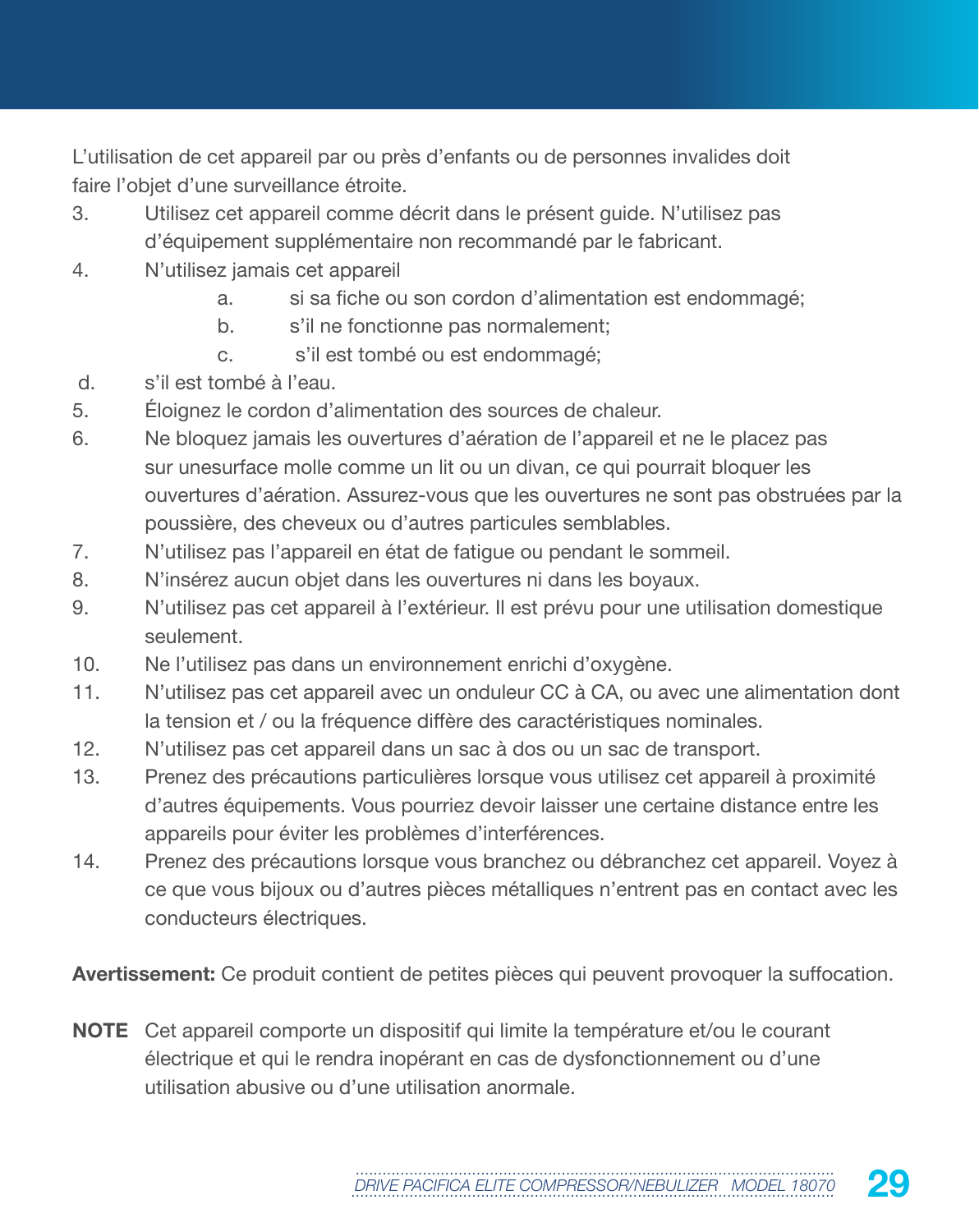Certains modèles possèdent une fiche polarisée (une broche est plus large que l'autre). Il s'agit d'une caractéristique de sécurité et une telle fiche doit être branchée comme prévu, dans une prise polarisée. Si vous ne parvenez pas à insérer la fiche complètement dans la prise de courant, inversez-la. Si cela ne suffit pas à régler le problème, communiquez avec un électricien qualifié. Ne tentez pas de contourner cette caractéristique sécuritaire. Si le cordon d'alimentation doit être réparé ou remplacé, communiquez avec votre revendeur Drive.

**NOTE** La surface extérieure de l'appareil et le connecteur de la sortie d'air peuvent devenir légèrement chauds au toucher pendant l'utilisation. On peut aussi sentir de l'air chaud près des ouvertures d'aération sur les côtés de l'appareil. Ceci est normal.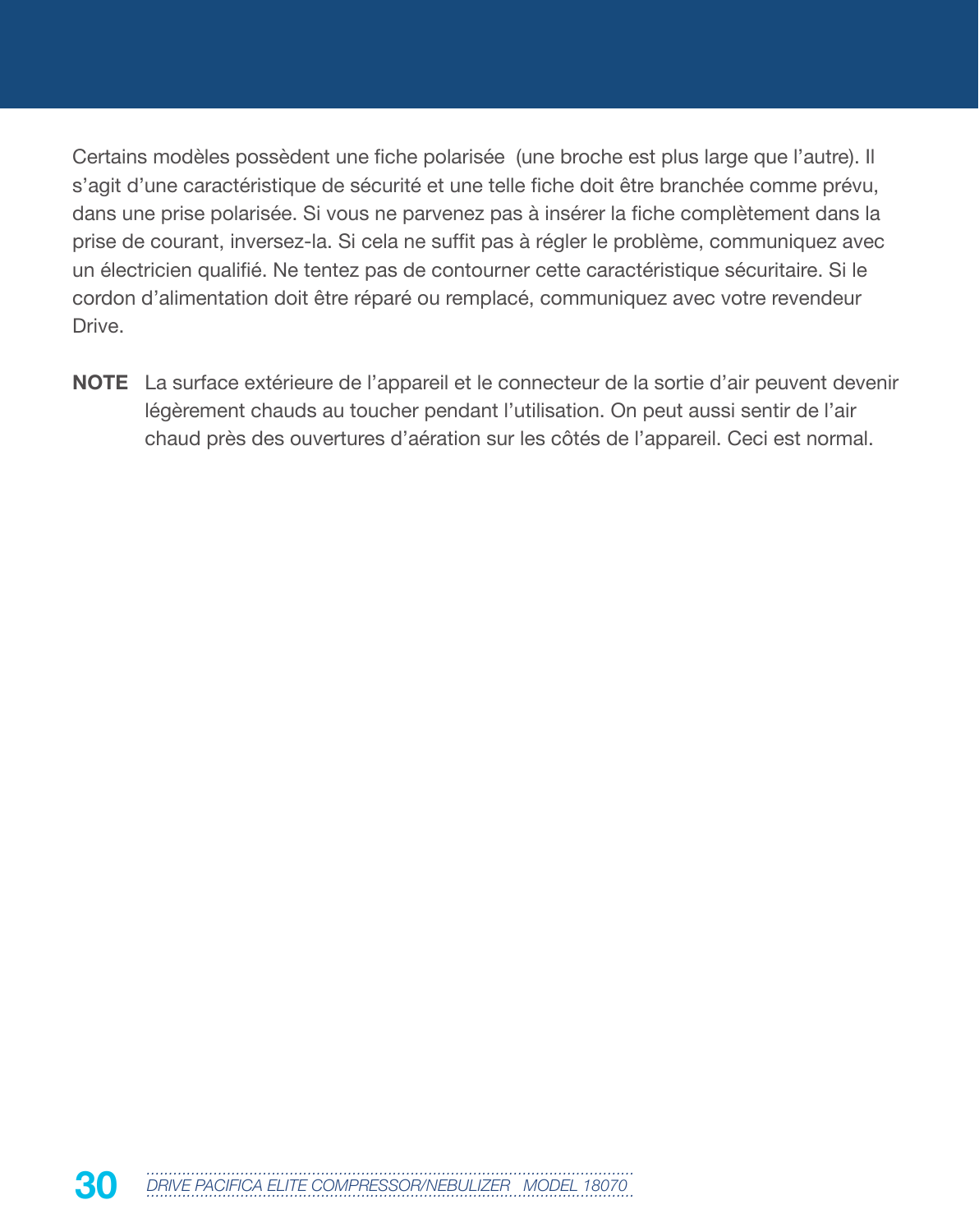Votre médecin vous a prescrit une médication liquide pour traiter un problème respiratoire. Il vous aussi recommandé d'utiliser un compresseur nébuliseur Drive pour fournir ce traitement. Votre compresseur nébuliseur Drive convertit le liquide thérapeutique en une nuée de haute qualité composée de fines particules qui pénétreront jusque dans vos poumons. Assurez-vous de lire et de comprendre tous les renseignements contenus dans le présent guide. En suivant ces instructions simples et les conseils de votre médecin, votre nébuliseur deviendra un complément important de votre traitement thérapeutique.

#### **Utilisation Préconisée**

Le compresseur nébuliseur Drive est conçu pour fournir une source d'air comprimé pour les besoins d'un traitement domestique. Il est utilisé en conjonction avec un nébuliseur à jet (pneumatique) pour produire un aérosol médicamenteux pour inhalation par des patients adultes ou pédiatriques.

**NOTE** Si vous utilisez un nébuliseur autre que celui fourni par Drive, assurez-vous que la pression et/ou les caractéristiques nominales du nébuliseur (alimenté par le compresseur Drive) correspondent aux recommandations du fabricant.

# **À quels usages ce système est-il destiné?**

On recommande souvent aux personnes atteintes d'asthme, de pathologies pulmonaires obstructives chroniques (PPOC) ou de fibrose kystique des traitements qui diminuent ou contrôlent les symptômes dont ils souffrent. Un système de compresseur nébuliseur est conçu pour acheminer la médication directement aux poumons. Les médications et le compresseur nébuliseur doivent être utilisés tel que prescrit par le médecin pour obtenir les meilleurs résultats. L'utilisation d'un compresseur nébuliseur peut être prescrite pour une utilisation quotidienne ou au besoin, en fonction des symptômes et du contexte, comme au printemps lorsque les problèmes reliés aux allergènes et à le rhume des foins sont plus fréquents.

## **Fonctionnement du compresseur nébuliseur**

La plupart des médicaments prévus pour être utilisés avec un compresseur nébuliseur sont fournis à l'état liquide. On place ce médicament liquide dans le « gobelet » du nébuliseur.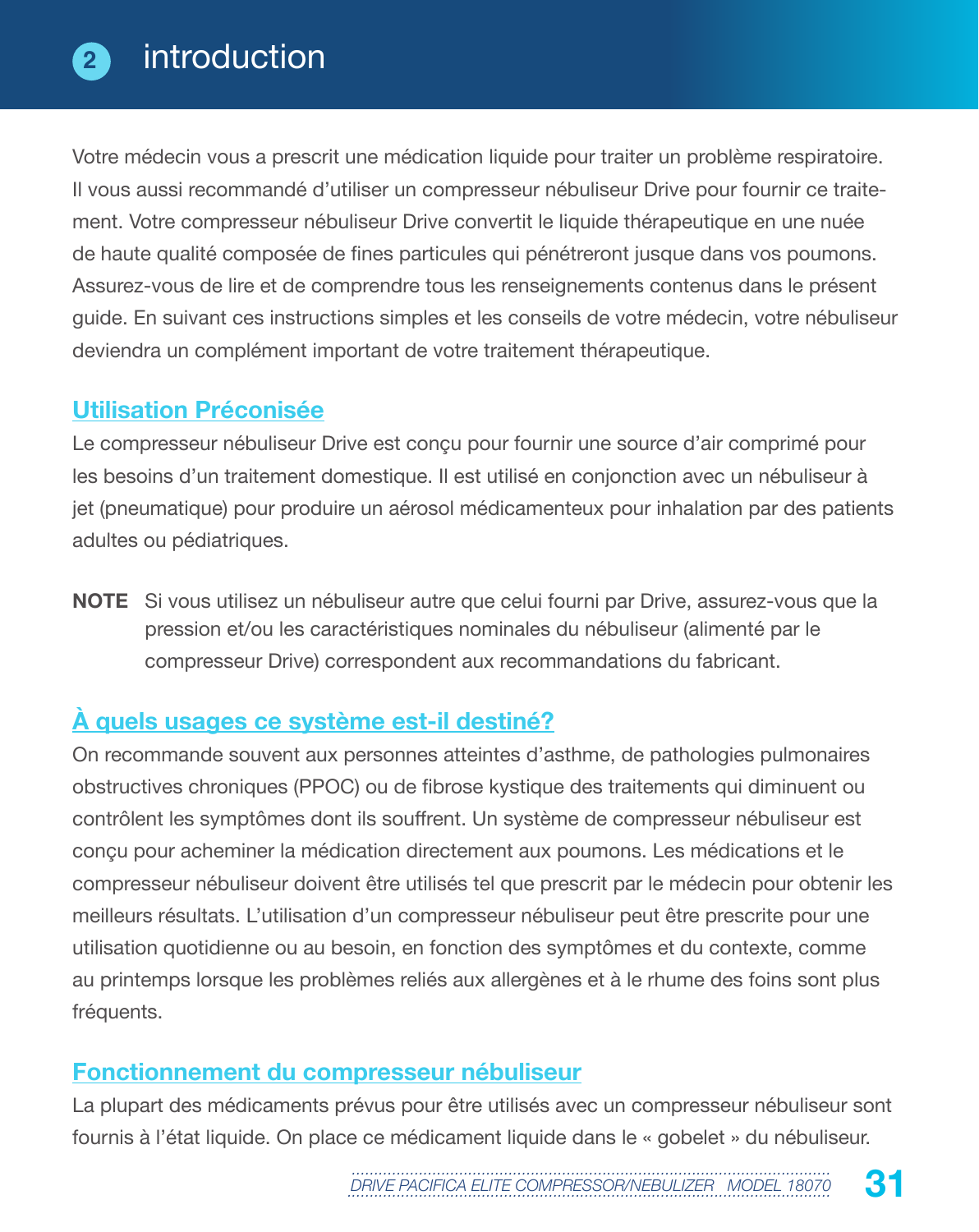Consultez les instructions d'utilisation pour de plus amples renseignements concernant l'utilisation du nébuliseur. Le compresseur, qui est branché au nébuliseur à l'aide d'une tubulure flexible, génère un débit d'air pressurisé qui « alimente » le nébuliseur. L'air sous pression fourni par le compresseur permet au nébuliseur de créer une fine nuée à partir du liquide médicamenté. La nuée, ou le nuage aérosol, est ensuite expulsée du nébuliseur vers les poumons où la médication est absorbée par le système respiratoire. Référez à votre prescription pour connaître la quantité de liquide à verser dans le nébuliseur. Si vous avez des questions concernant votre médication ou son utilisation, communiquez avec votre médecin ou votre pharmacien.

#### **Comment dois-je prendre mon traitement?**

Un nébuliseur constitue le moyen idéal pour acheminer une médication directement au système respiratoire du patient. Cependant, certains utilisateurs, les jeunes enfants par exemple, peuvent éprouver de la difficulté à l'utiliser. Consultez votre thérapeute ou votre médecin pour vous assurer d'utiliser le masque approprié. L'aspect le plus important du traitement concerne la respiration du patient pendant le traitement.

La respiration doit être lente et profonde. Il est préférable de demeurer assis et de respirer profondément. À titre indicatif, on doit respirer si profondément qu'on a l'impression que les poumons sont remplis à pleine capacité.

Si possible, retenez votre respiration à moins d'avoir reçu un avis contraire de votre médecin puis expirez lentement par la pièce buccale du nébuliseur ou par le masque. Le fait de retenir votre respiration permet une meilleure absorption du médicament au niveau pulmonaire.

Continuer à respirer ainsi jusqu'à ce que le traitement soit complet.

Éteignez ensuite le compresseur et suivez les instructions de nettoyage contenues dans le présent Guide.

Consultez votre médecin si vous avez des questions supplémentaires concernant votre équipement, la médication ou le traitement.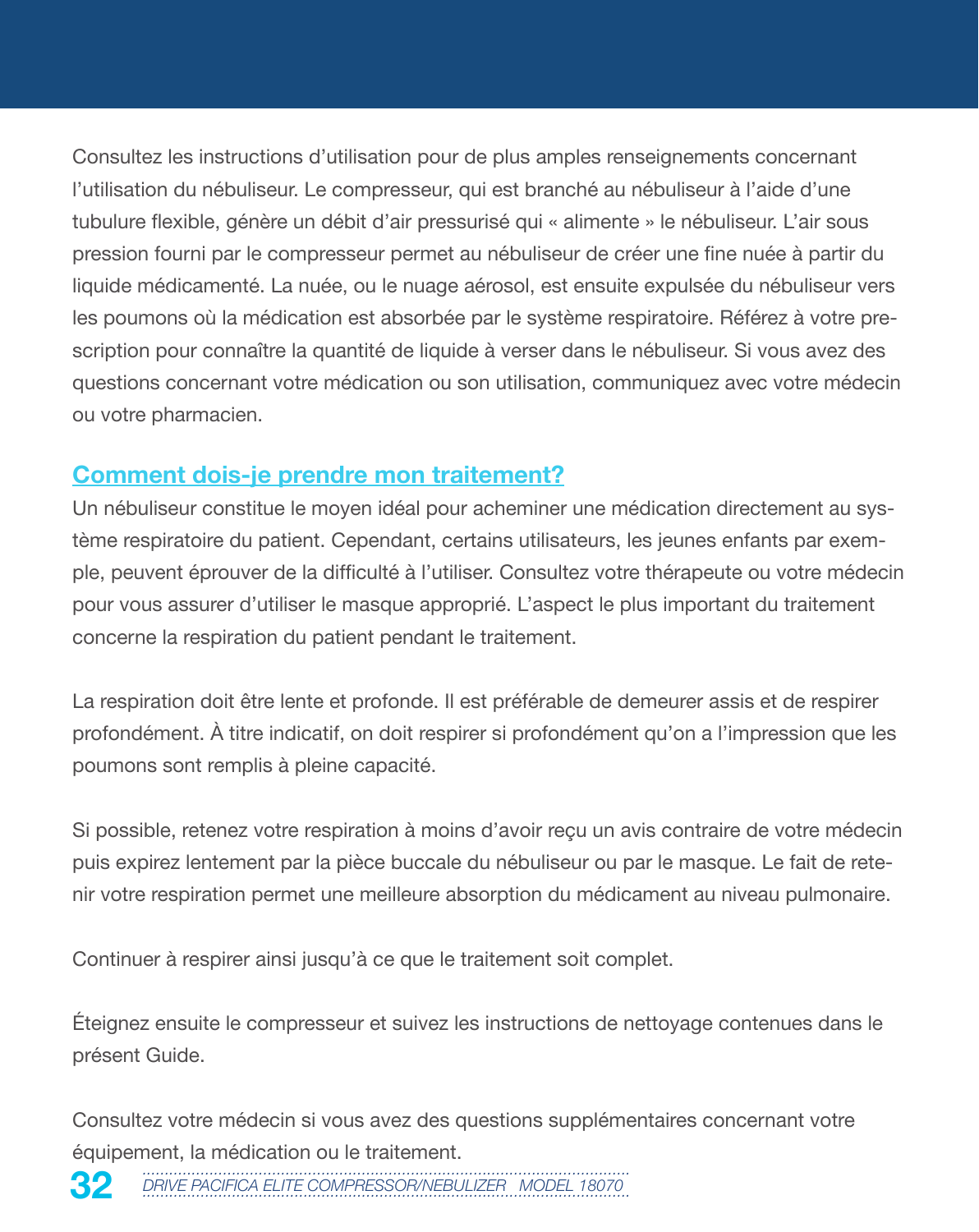#### **Accessoires Disponibles**

800D 18254 Nébuliseur réutilisable (1 each10 / paquet) 4650D-621Neb Kit 500 Ensemble de nébuliseur jetable avec pièce buccale, tubulure 7 pi (50 / paquet pack) AAM12 Adult Aerosol Mask (12 pack)NEB KIT 600 Masque aérosol pour adulte, Tubulure 7 pi (50 / paquet) MASK 001A Masque aérosol pour adulte (50 / paquet) AAM20 Adult Aerosol Mask (50 pack) PAM10 MASK 001P Masque aérosol pédiatrique (50 pack/ paquet) DL1050 NEB KIT 700 Masque aérosol pédiatrique, tubulure 7 pi (50 pack/ paquet)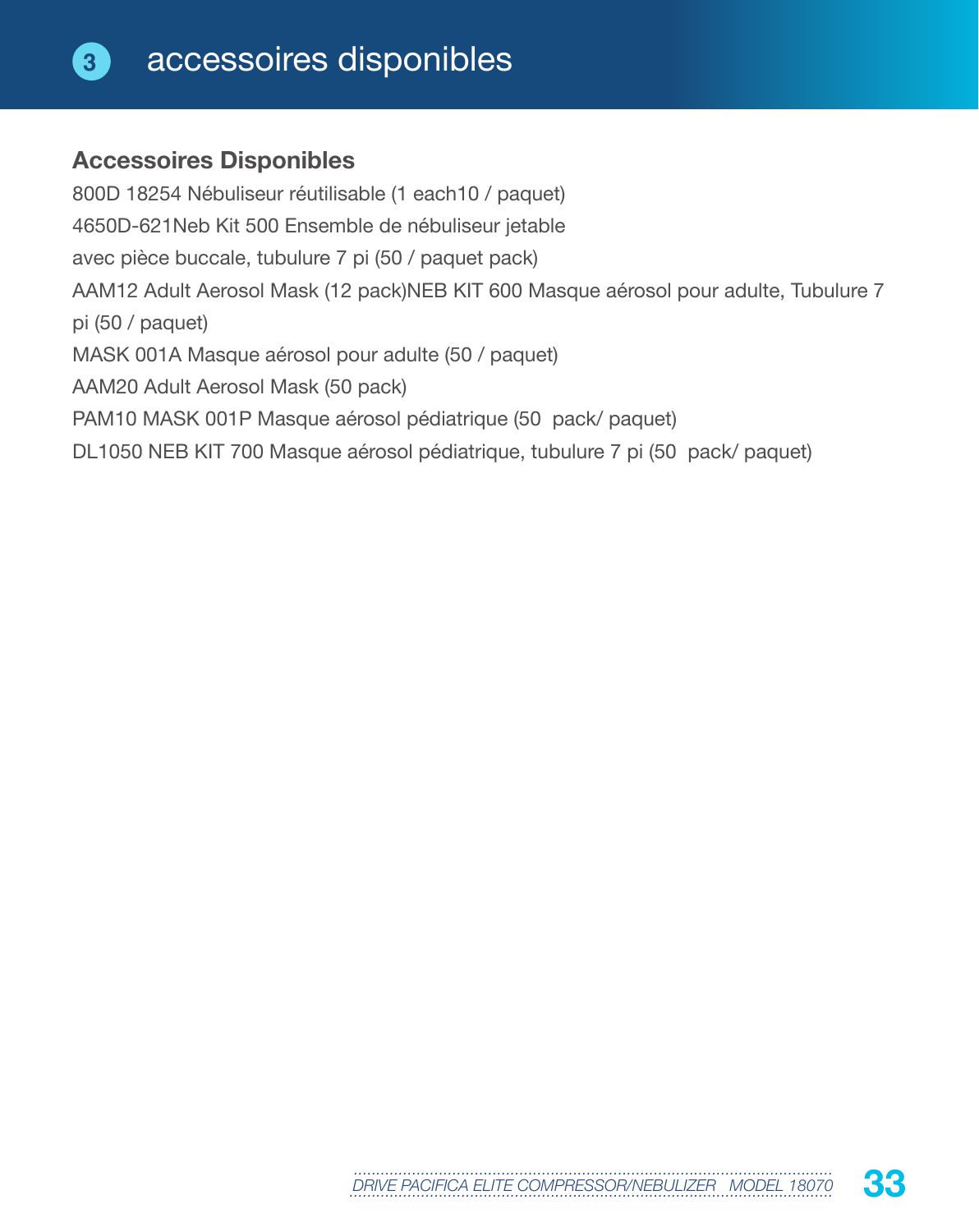- **NOTE** Avant la première utilisation, l'assemblage du nébuliseur doit être nettoyé comme décrit dans la section Nettoyage.
- **AVERTISSEMENT** Avant de brancher le cordon d'alimentation, assurez-vous que l'interrupteur est à la position Arrêt (O). L'appareil est également muni d'une fiche de connexion à l'électricité.

#### **Utilisation quotidienne**

- **MISE EN GARDE** Le compresseur Pacifica Eliteest conçu pour un usage intermittent. Ne l'utilisez pas en mode continu pour plus de 30 minutes à la fois et allouez une période de repos d'au moins 30 minutes.
- 1. Inspectez le compresseur Pacifica Elite et le nébuliseur entre chaque utilisation. Remplacez les éléments endommagés ou usés
- 2. Placez le compresseur Pacifica Elite sur une table ou une surface plane et stable. Assurez-vous de pouvoir accéder aux commandes de votre siège. N'utilisez pas cet appareil sur le plancher.
- 3. Mettez l'interrupteur à la position Arrêt (O), branchez le cordon d'alimentation dans une prise convenable.
- 4. Branchez une extrémité de la tubulure à la sortie d'air du compresseur.
- 5. Assemblez la coupelle du nébuliseur et ajoutez la médication prévue dans la coupelle avant le démarrage.
- 6. Fixez l'autre extrémité de la tubulure à l'entrée d'air située en dessous de la coupelle.
- 7. Démarrez le compresseur Pacifica Elite en mettant l'interrupteur à la position Marche (I) pour commencer le traitement.
- 8. Si vous devez interrompre le traitement, mettez simplement l'interrupteur à la position Arrêt (O).
- 9. Lorsque le traitement est terminé, éteignez le compresseur en mettant l'interrupteur à la position Arrêt (O) et débranchez l'appareil de la prise de courant.
- **MISE EN GARDE** Cet appareil ne doit pas être utilisé en présence de substances anesthésiques inflammables lorsque mélangées à l'air, l'oxygène ou l'oxyde nitreux. Cet appareil ne comporte pas de protection AP ou APG.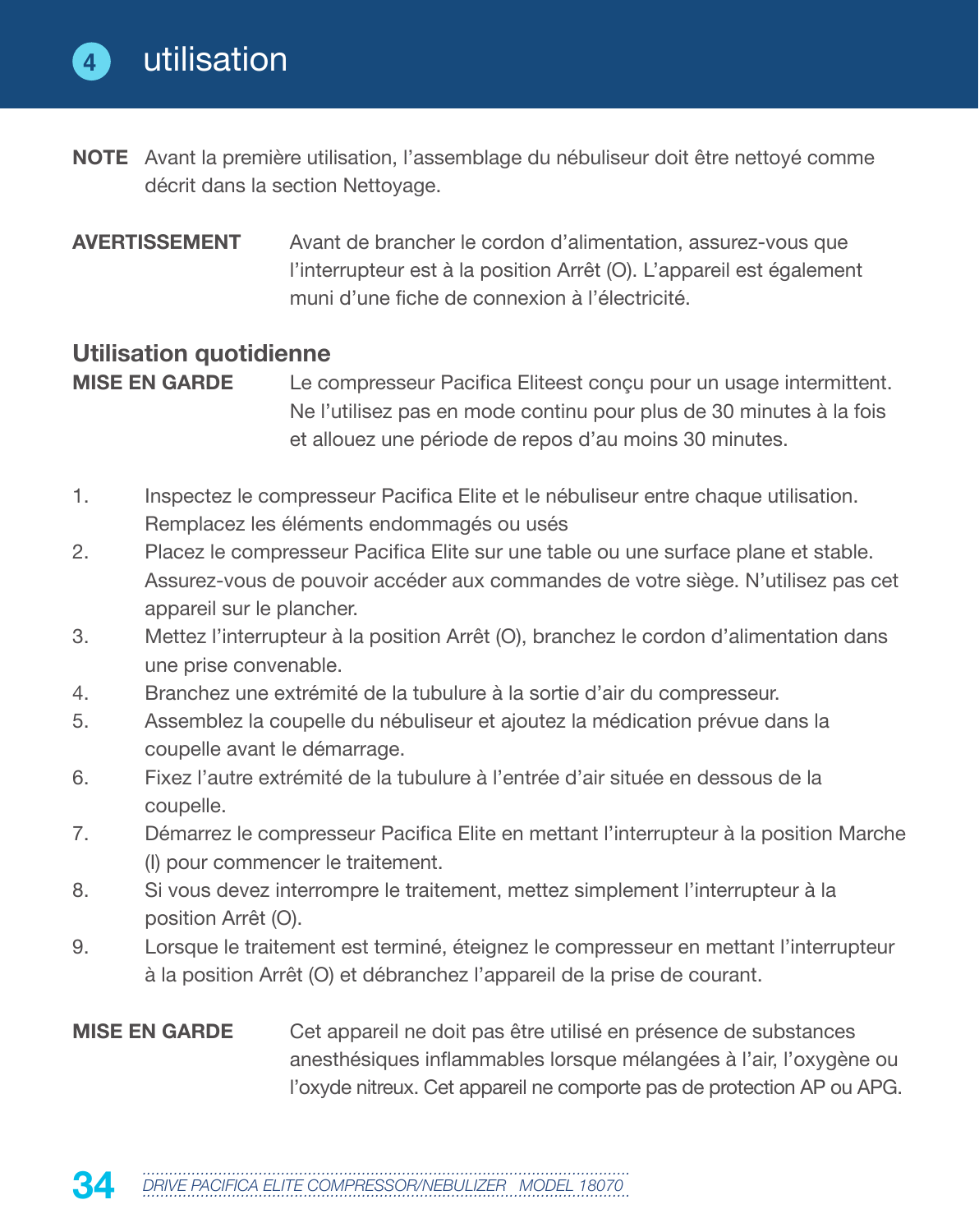#### **Protection contre la surcharge**

**NOTE** N'utilisez pas cet appareil plus de 30 minutes à la fois.

- 1. Le moteur de cet appareil comporte une protection thermique intégrée. Si le moteur surchauffe, le mécanisme de protection le mettra automatiquement hors tension. Le cas échéant, mettez l'interrupteur en position Arrêt (O) et laissez le moteur refroidir pendant au moins 30 minutes.
- 2. Si le mécanisme de protection se déclenche fréquemment, l'alimentation électrique est probablement instable.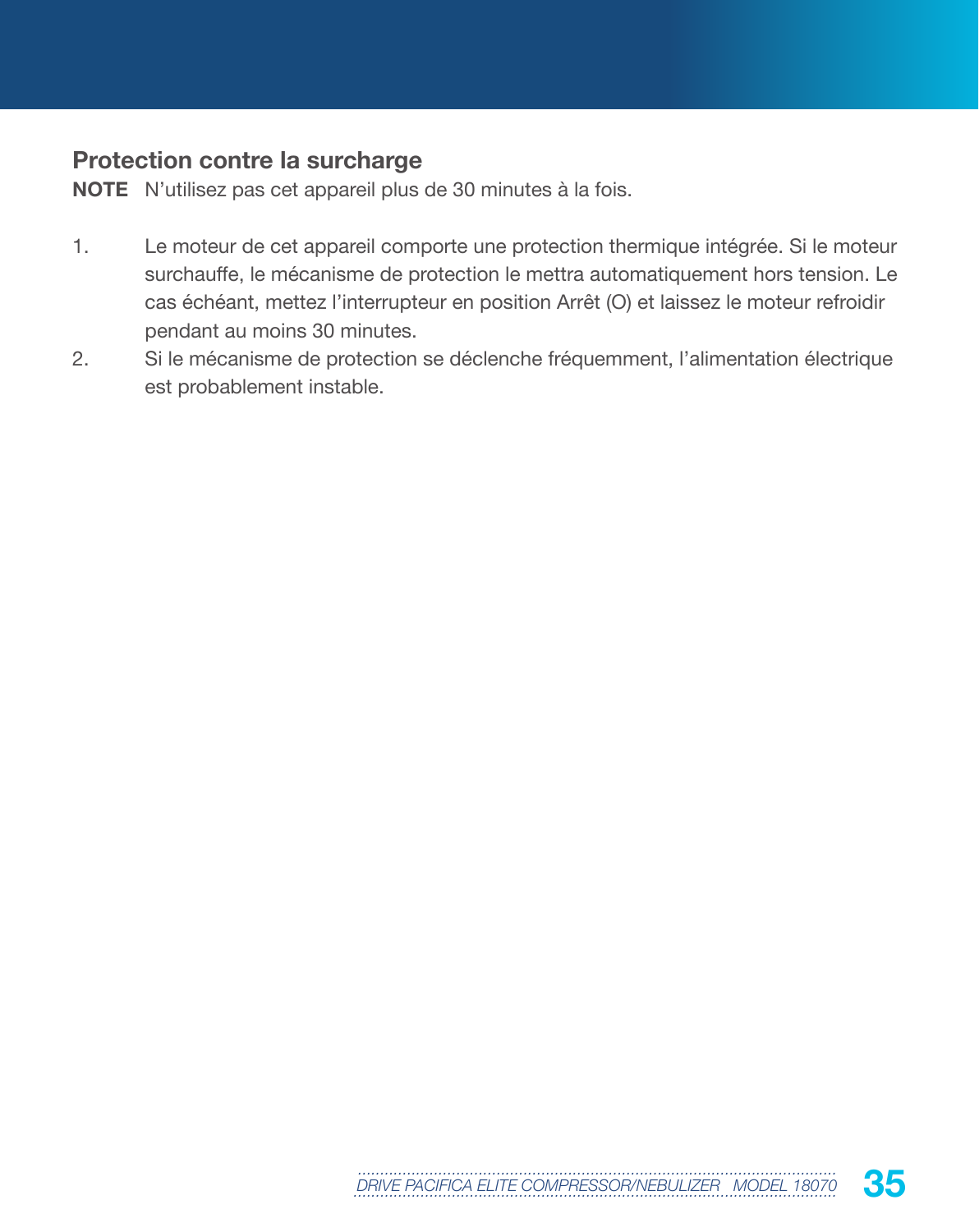#### **Nettoyage du nébuliseur**

Toutes les parties du nébuliseur, à l'exception de la tubulure, doivent être nettoyées en suivant ces instructions. Votre médecin et/ou votre revendeur Drive peuvent vous fournir des instructions de nettoyage particulières. Le cas échéant, suivez leurs recommandations.

**Pour prévenir les risques d'infection reliés à une médication contaminée, il est recommandé de nettoyer le nébuliseur après chaque traitement. La désinfection devrait être effectuée une fois par jour.**

#### **Nettoyage après chaque utilisation**

- 1. Mettez l'interrupteur à la position Arrêt et débranchez le câble d'alimentation de la prise de courant.
- 2. Débranchez la tubulure du connecteur d'entrée d'air et mettez-la de côté.
- 3. Déconnectez la pièce buccale ou le masque du couvercle. Ouvrez le nébuliseur en tournant le couvercle dans le sens antihoraire et retirez l'aérateur.
- 4. Lavez toutes les pièces, à l'exception de la tubulure, dans une solution chaude d'eau et de détergent à lave-vaisselle. Rincez à l'eau chaude du robinet pendant 30 secondes pour éliminer les résidus de détergent. Laissez sécher à l'air.
- 5. Le nébuliseur réutilisable (seulement) peut être nettoyé quotidiennement dans le panier supérieur du lave-vaisselle ou en suivant ces instructions.

**Le nébuliseur réutilisable Drive peut aller au lave-vaisselle, mais ne placez aucune autre pièce du nébuliseur jetable dans le lave-vaisselle. Ceci pourrait les endommager.**

#### **Désinfection quotidienne**

- 1. Dans un contenant propre ou un bol, faites tremper les pièces dans une solution composée de trois parties d'eau chaude et une partie de vinaigre blanc pendant 30 minutes (Ill. 8) OU utilisez un désinfectant bactéricide / germicide médical disponible chez votre revendeur. Assurez-vous de respecter à la lettre les instructions du fabricant.
- 2. Vos mains étant scrupuleusement propres, retirez les pièces de la solution, rincez-les à l'eau chaude du robinet et laissez-les sécher sur un papier essuie-tout.





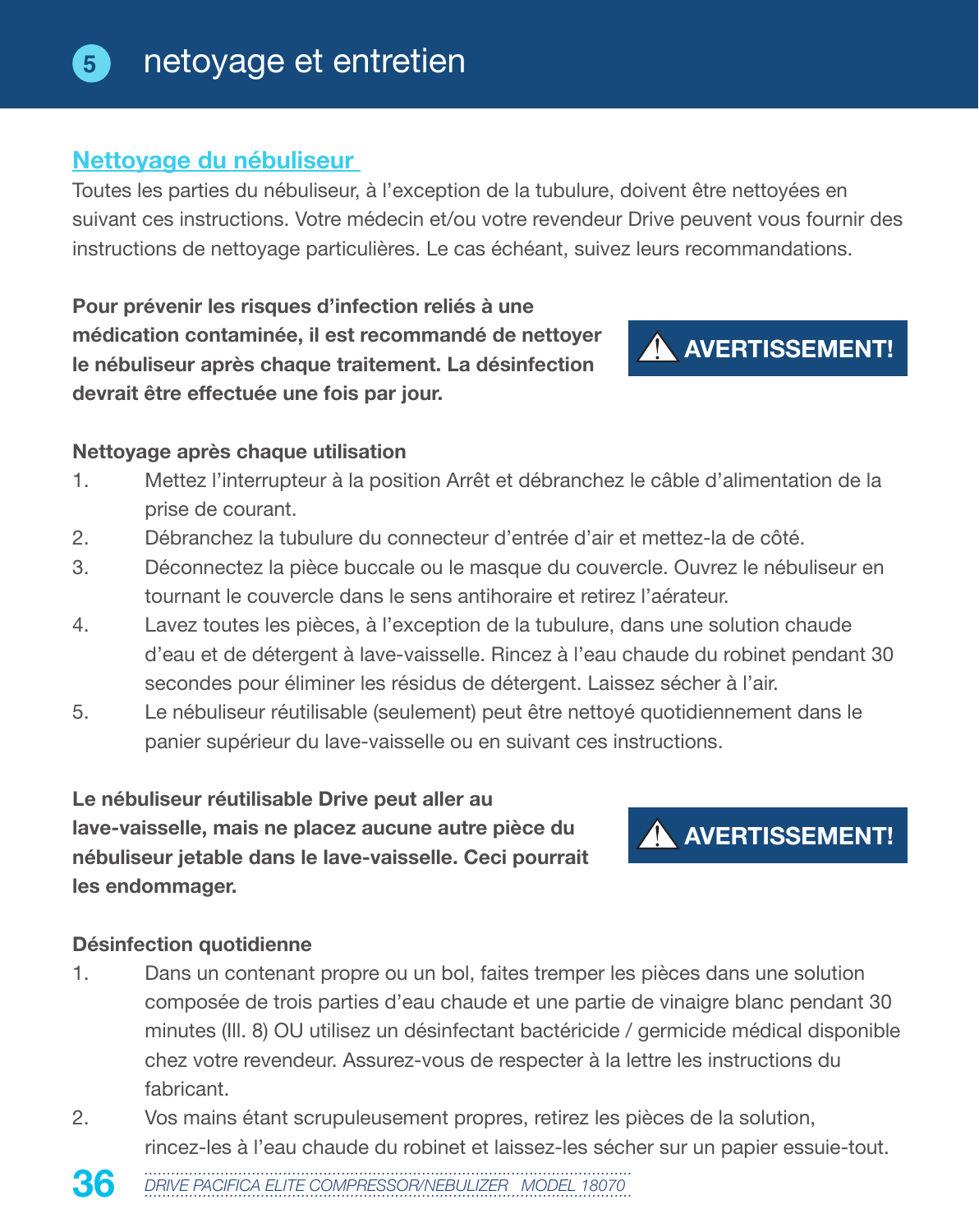Rangez-les dans sac à fermeture mécanique de type zip-lock.

**NOTE** N'essuyez pas les pièces à l'aide d'un chiffon, ceci pourrait avoir un effet contaminateur.

**Pour prévenir les risques de contamination par les solutions de nettoyage, préparez toujours une solution**



**fraîche pour chaque cycle de nettoyage et jetez la solution après son utilisation.**

- 3. Nettoyez régulièrement la poussière à l'extérieur de la tubulure. Il n'est pas nécessaire de nettoyer l'intérieur car seul de l'air filtré passe par la tubulure.
- **NOTE Le nébuliseur jetable Drive peut être utilisé pendant une quinzaine de jours, possiblement plus, selon l'usage qu'on en fait. Un nettoyage adéquat permet d'accroître la durée de vie du nébuliseur. Comme il est jetable, nous vous re commandons de toujours avoir en votre possession un nébuliseur supplémentaire prêt à prendre la relève. Le nébuliseur réutilisable Drive peut être placé au lave-vaisselle et peut être nettoyé et réutilisé pendant une année.**

#### **Nettoyage Du Compresseur**

- 1. Mettez l'interrupteur à la position Arrêt et débranchez le cordon d'alimentation de la prise de courant.
- 2. Essuyez l'extérieur du compresseur à l'aide d'un chiffon propre et humide à quelques jours d'intervalle pour éliminer la poussière.

**Ne submergez pas le compresseur dans l'eau. Ceci l'endommagerait irrémédiablement.**

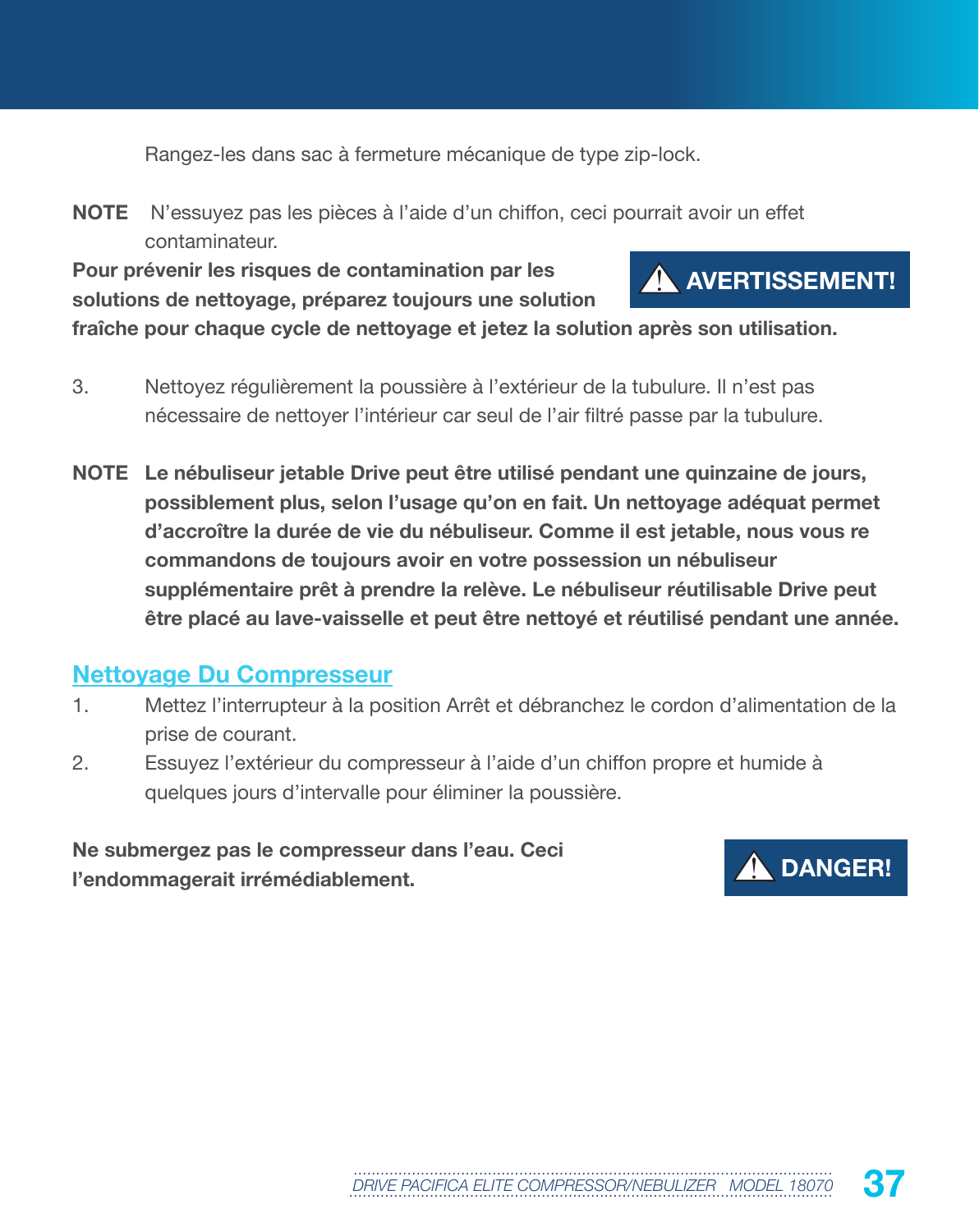## **Remplacement Du Filtre**

- 1. Vous devez remplacer le filtre tous les six mois ou plus souvent s'il est décoloré.
- 2. Saisissez et tirez fermement sur le filtre pour le retirer. Jetez le filtre usagé.
- 3. Installez un nouveau filtre Drive. Vous pouvez vous procurer des filtres chez votre revendeur Drive.
- 4. Poussez sur le filtre jusqu'à ce qu'il soit en position.

**Ne réutilisez pas et ne nettoyez pas le filtre et n'utilisez aucun autre matériel en replacement du filtre (du coton par exemple). Ceci endommagerait le compresseur.** 

#### **Entretien**

Tous les travaux d'entretien doivent être effectués par un technicien qualifié Drive ou un centre de services autorisé.

**Risque de décharge électrique. Ne démontez pas le boîtier du compresseur. Ce type d'intervention doit être effectué par un fournisseur Drive qualifié.**



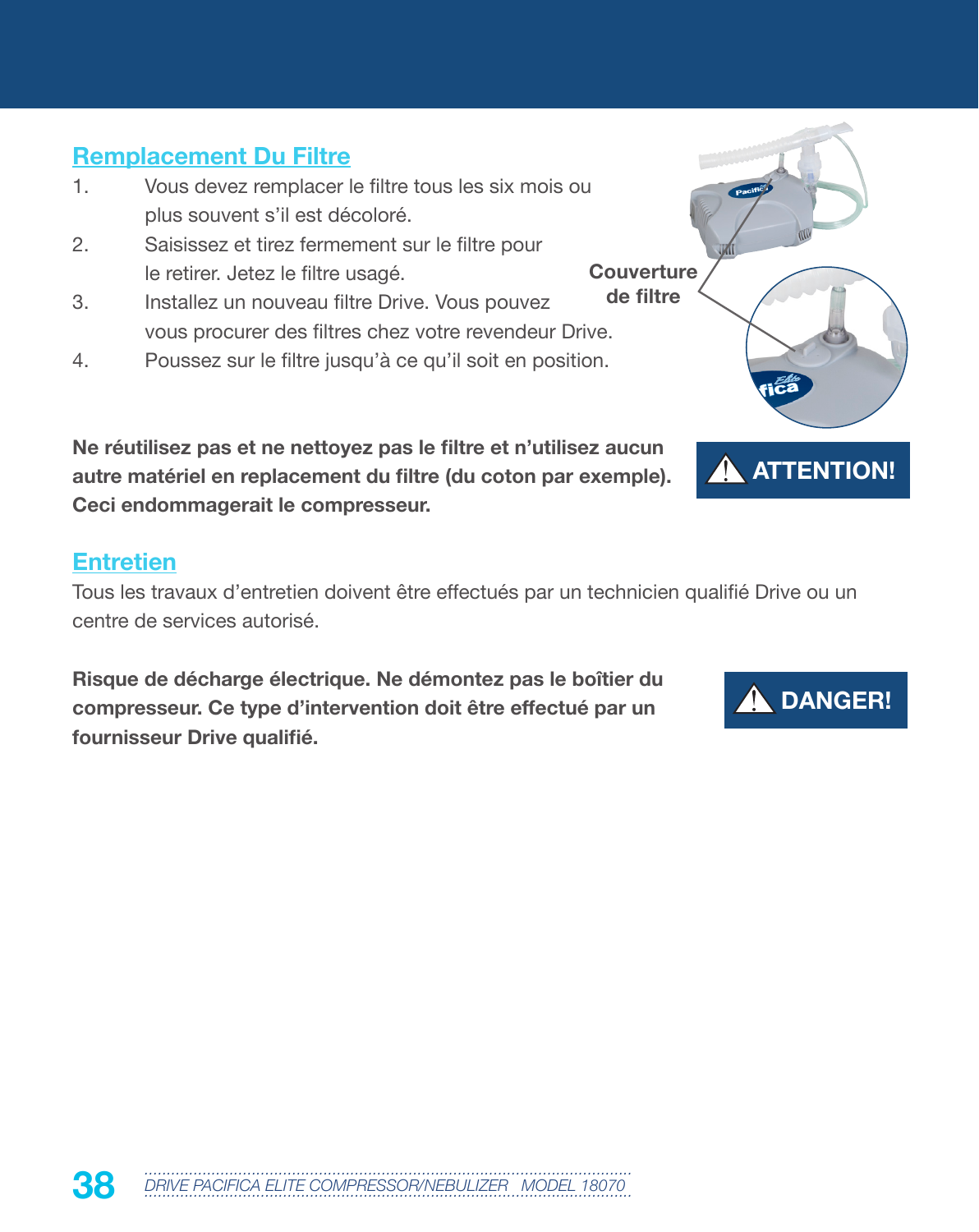| <b>Dimensions</b>                       | 7,5 x 4,0 x 6,8 po (19,1 x 10,2 x 17,3 cm) |
|-----------------------------------------|--------------------------------------------|
| Poids                                   | 4,1 lb (1,86 kg)                           |
| Alimentation électrique                 |                                            |
| 18070                                   | 2,5 A, 115 V CA (±10 %) 60 Hz              |
| Niveau sonore                           | 42.2 dBA                                   |
| Consommation                            |                                            |
| 18070                                   | 140 watts maximum                          |
| Pression maximale du compresseur        | 35 psi ou plus (241 kPa)*                  |
| Débit d'air du compresseur              | 9 lpm ou plus*                             |
| Température de fonctionnement           | +40 °F à +104 °F (+5 °C à +4 °C)           |
| Humidité de fonctionnement              | up to 95% non-condensing                   |
| Température transport / rangement       | -40 °F à +158 °F (-40 °C à +70 °C)         |
| Humidité transport / rangement          | jusqu'à 95 % sans condensation             |
| Capacité du nébuliseur fourni           | $6 \text{ ml} (cc)$                        |
| Taux d'atomisation du nébuliseur fourni | 0,15 ml/min ou plus*                       |
| MMAD du nébuliseur fourni               | 5 microns ou moins**                       |

#### **Classification de l'équipement:**

Protection contre les décharges électriques: Classe II. Degré de protection contre les décharges électriques: Type BF. Cet appareil ne doit pas être utilisé en présence de substances anesthésiques inflammables pouvant être mélangées à l'air, l'oxygène ou l'oxyde nitreux Mode d'utilisation: utilisation continue.

\* Les conditions peuvent varier selon l'altitude au-dessus du niveau de la mer, la pression barométrique et la température.

\*\* Valeur déterminée avec le débit d'air minimal dans le nébuliseur (20 °C, niveau de la mer)

Cet appareil ne comporte pas de matériel dangereux. Il n'y a donc aucun risque connu relié à la mise au rébus de cet appareil.

Cet appareil (modèle 18070) est conforme à la norme IEC 60601-1-2:2ème édition à l'égard de la compatibilité électromagnétique.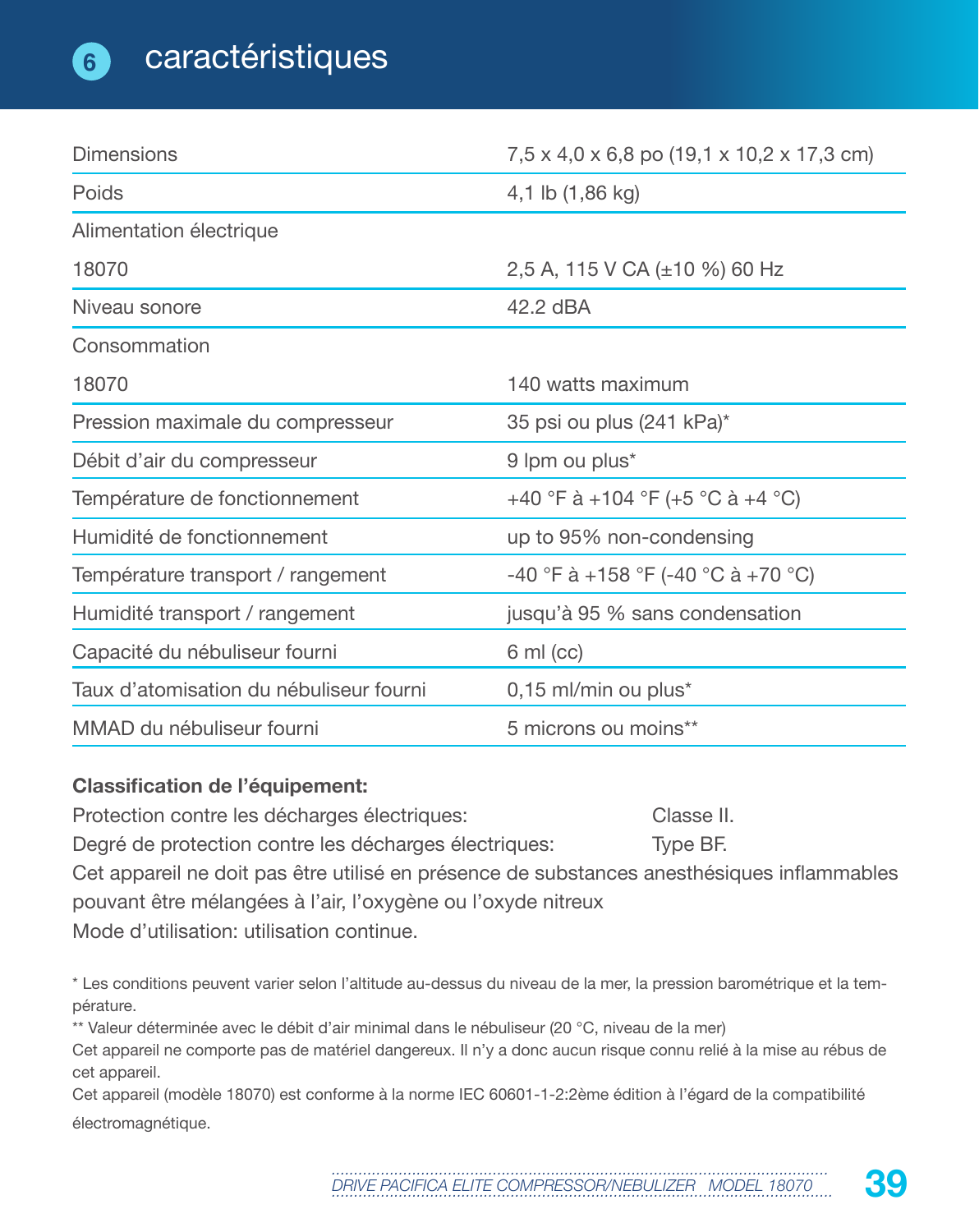#### **Garantie Limitèe de Cinq Ans Sur Les Pièces Du Compreseur**

Votre produit de marque Drive est garanti exempt de tout défaut et vice de fabrication pour une durée de cinq ans à partir de la date d'achat.

Cet appareil a été construit selon des normes rigoureuses et soigneusement inspecté avant son emballage. Cette garantie limitée de 5 ans reflète notre confiance dans les matériaux et la fabrication de notre produit. Pour nos clients elle est l'assurance d'un service fiable pour de nombreuses années

Cette garantie ne s'applique pas à des problèmes causés par une mauvaise utilisation de l'appareil ou la négligence, et dans les limites d'une usure normale du produit. Elle ne s'étend pas également aux éléments à durée de vie limitée tels que les accessoires en caoutchouc, les roulettes et les poignées, qui sont sujets à une utilisation fréquente et ont besoin d'être remplacés périodiquement.

Pour toute autre question relative à votre appareil Drive ou cette garantie, voyez avec un revendeur agréé de notre compagnie.

# **Conservez Ces Instructions**